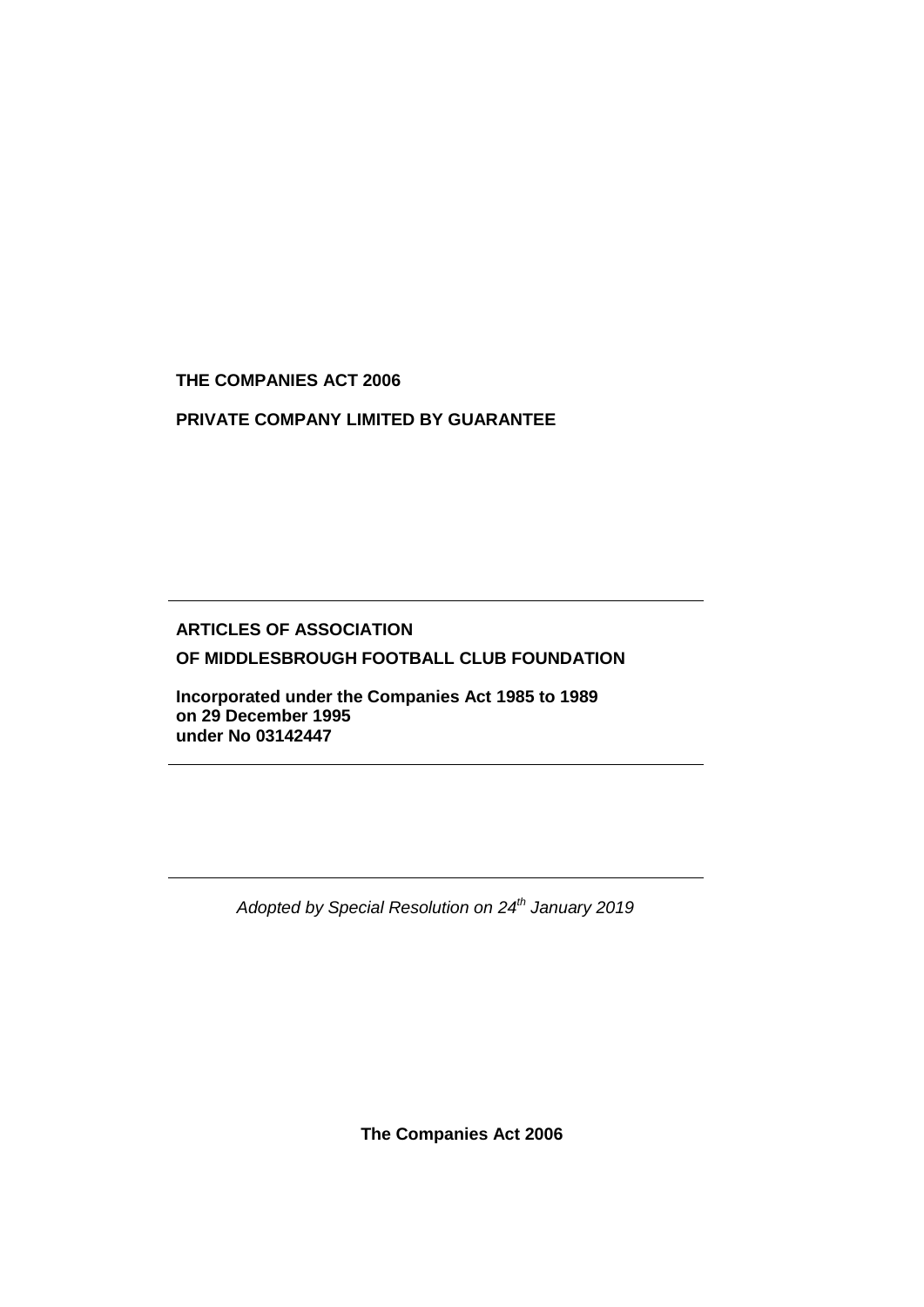# **A COMPANY LIMITED BY GUARANTEE**

#### **Articles of Association**

#### **of**

# **MIDDLESBROUGH FOOTBALL CLUB FOUNDATION**

### **INTERPRETATION**

1. In these Articles, the words in the first column of the table below, shall bear the meanings set opposite to them in the second column, if not inconsistent with the subject or context:

| <b>Words</b>               | <b>Meanings</b>                                                                                                                                                                                                                                                                                                                                                                                                                           |
|----------------------------|-------------------------------------------------------------------------------------------------------------------------------------------------------------------------------------------------------------------------------------------------------------------------------------------------------------------------------------------------------------------------------------------------------------------------------------------|
| the Act:                   | Companies Act 2006<br>The<br>and<br>every<br>statutory<br>modification, replacement or re-enactment of it for the<br>time being in force                                                                                                                                                                                                                                                                                                  |
| the or these Articles:     | The Articles of Association of the Company, as amended<br>from time to time                                                                                                                                                                                                                                                                                                                                                               |
| <b>Address:</b>            | A<br>postal<br>address<br>or, for<br>the<br>purposes<br>0f<br>communication in Electronic Form, a fax number or an e-<br>mail (but excluding a telephone number for receiving text<br>messages) in each case registered with the company;                                                                                                                                                                                                 |
| <b>Board:</b>              | The board of Trustees of the Company from to time to time<br>appointed in accordance with Articles 50 to 53                                                                                                                                                                                                                                                                                                                               |
| <b>Business Day:</b>       | Any day (other than a Saturday, Sunday or public holiday<br>in the United Kingdom)                                                                                                                                                                                                                                                                                                                                                        |
| <b>Chairman:</b>           | The chairman of Trustees appointed in accordance with<br>these Articles, whose responsibilities shall include, but<br>shall not be limited to providing leadership to the board,<br>setting agendas for Board meetings, managing conflicts<br>of interest, overseeing the effectiveness of the individual<br>Trustees, Trustees as a whole, and who promotes<br>effective relationships and open communication with the<br><b>Members</b> |
| charitable                 | Something which is charitable in accordance with the law<br>of England and Wales provided that it will not include any<br>purpose which is not charitable in accordance with the<br>Charities and Trustee Investment (Scotland) Act 2005<br>and the Charities Act (Northern Ireland) 2008                                                                                                                                                 |
| <b>Charity Commission:</b> | The Charity Commission for England and Wales                                                                                                                                                                                                                                                                                                                                                                                              |
| <b>Clear Day:</b>          | In relation to a period of notice means that period<br>excluding the day when the notice is given or is deemed                                                                                                                                                                                                                                                                                                                            |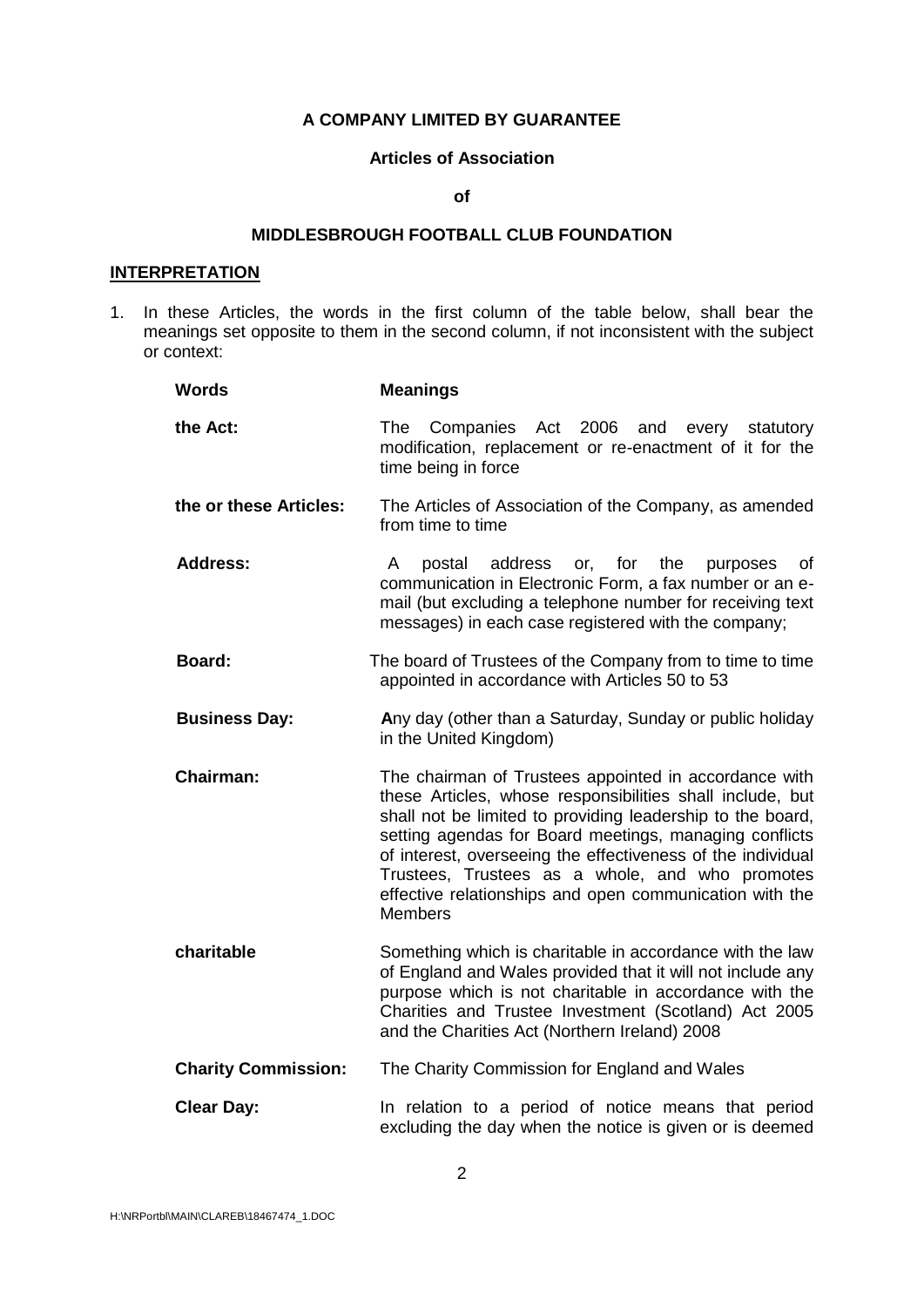to be given and the day for which it is given or on which it is to take effect

- **Close Connection:** Any connection that a person may have to the Company which means that, from the perspective of an objective outsider, that person could not be considered independent. A person will be considered to have a Close Connection to the Company in the following nonexhaustive circumstances:
	- **•** where that person has, within the last four years, been actively involved with the Company;
	- where that person is, or has within the last four years, been an Employee; and/or
	- where that person has close family ties with any Trustee or senior Employee;
- **Connected Person:** Any spouse, civil partner, partner, parent, child, brother, sister, grandparent or grandchild of a Trustee, any firm or body corporate (including a limited liability partnership) of which a Trustee is a member or employee and any company of which a Trustee is a director, employee or shareholder having a beneficial interest in more than 1 per cent of the share capital
- **the Company:** Means the company regulated by these Articles
- **Document:** A writing, communication, picture, drawing or data of any kind and includes, unless otherwise specified, any document sent or supplied in Electronic Form
- **Electronic Form:** Something sent by electronic means (as defined by the Act), such as an email or fax, or by any other means while still being in electronic form and which has the meaning given in section 1168 of the Act;
- **Eligible Trustees:** All Trustees who would be entitled to vote on a resolution at a meeting
- **Employee:** A member of staff employed full or part time by the Company
- **Financial Expert:** An individual, company or firm who is authorised to give investment advice under the Financial Services and Markets Act 2000
- **General Meeting:** A general meeting of the Company in accordance with the Act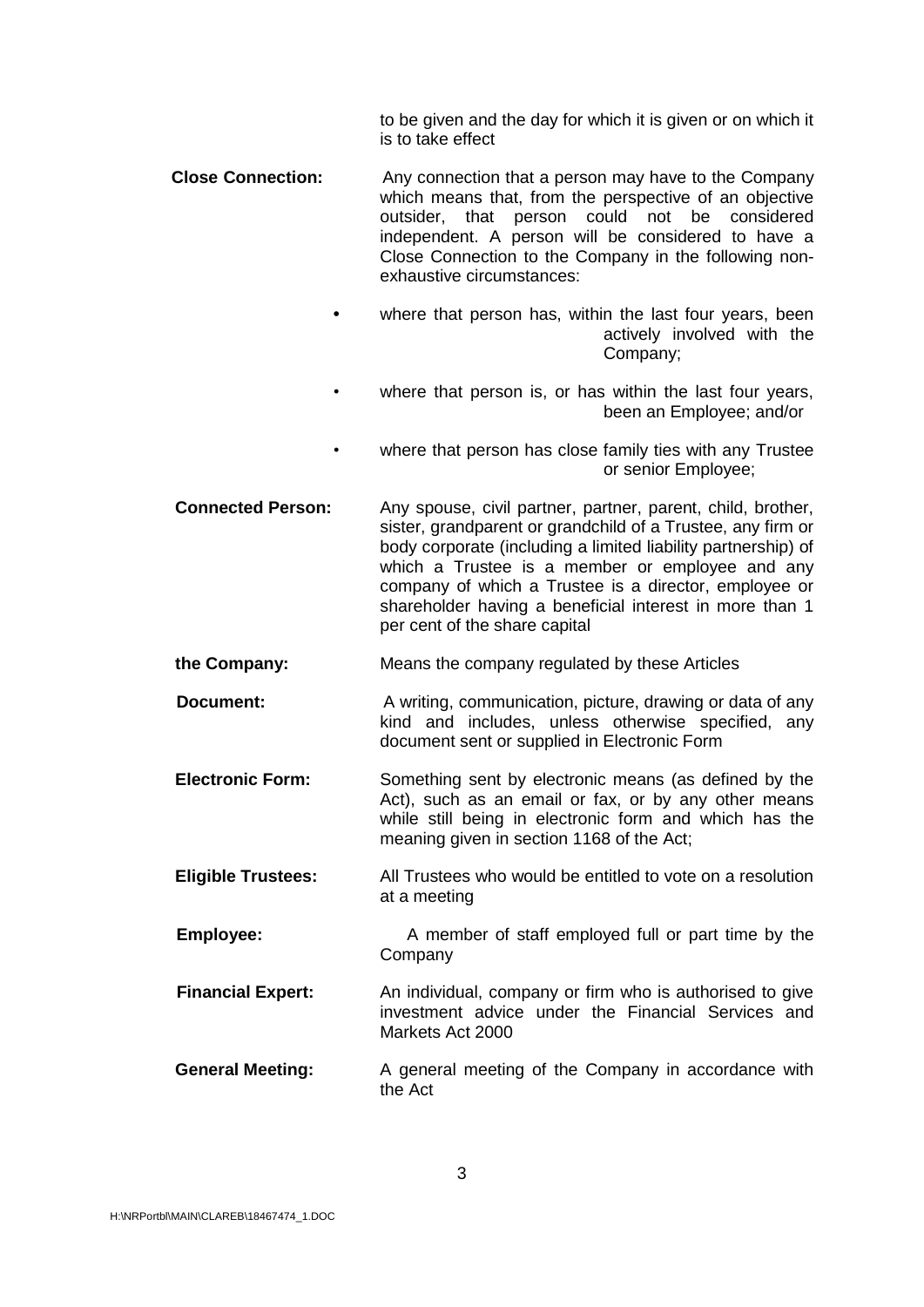| Independent:                                  | A person who is free from any Close Connection to the<br>Company and if, from the perspective of an objective<br>outsider, they would be viewed as independent and<br>'Independence' shall be construed accordingly. Any<br>question of the 'independence' of an individual shall be<br>determined by the Trustees in their absolute discretion; |
|-----------------------------------------------|--------------------------------------------------------------------------------------------------------------------------------------------------------------------------------------------------------------------------------------------------------------------------------------------------------------------------------------------------|
| Member:                                       | A member of the Company for the purposes of the Act<br>and Members means all the members                                                                                                                                                                                                                                                         |
| the Objects:                                  | The objects of the Company set out in Article 5                                                                                                                                                                                                                                                                                                  |
| Officer:<br>Secretary                         | The Chairman, Trustees, the Head of Foundation and the                                                                                                                                                                                                                                                                                           |
| Patron:<br>time in accordance with Article 74 | The person appointed to such honorary office from time to                                                                                                                                                                                                                                                                                        |
| <b>President:</b>                             | The person appointed to such honorary office from time to<br>time in accordance with Article 74                                                                                                                                                                                                                                                  |
| the Register:                                 | The register of members of the Company kept pursuant<br>to the Act                                                                                                                                                                                                                                                                               |
| the Seal:                                     | The common seal of the Company, if it has one                                                                                                                                                                                                                                                                                                    |
| the Secretary:                                | Any person appointed to perform the duties of secretary<br>of the Company                                                                                                                                                                                                                                                                        |
| <b>Skills Matrix:</b>                         | A matrix maintained by the Company of the skills,<br>independence and knowledge of the<br>experience,<br>Trustees from time to time and any shortfalls or<br>requirements in respect of the same that is updated<br>regularly                                                                                                                    |
| <b>Special Resolution:</b>                    | The meaning given in section 283 of the Act                                                                                                                                                                                                                                                                                                      |
| a Trustee:                                    | A director of the Company and Trustees means all the<br>directors                                                                                                                                                                                                                                                                                |
| <b>Vice Chairman:</b>                         | The vice chairman of Trustees appointed in accordance<br>with these Articles                                                                                                                                                                                                                                                                     |
| <b>Vice President:</b>                        | The person appointed to such honorary office from time to<br>time in accordance with Article 74                                                                                                                                                                                                                                                  |
| in writing or written:                        | The representation or reproduction of words, symbols or<br>other information in a visible form by any method or<br>combination of methods, whether sent or supplied in<br>Electronic Form or otherwise                                                                                                                                           |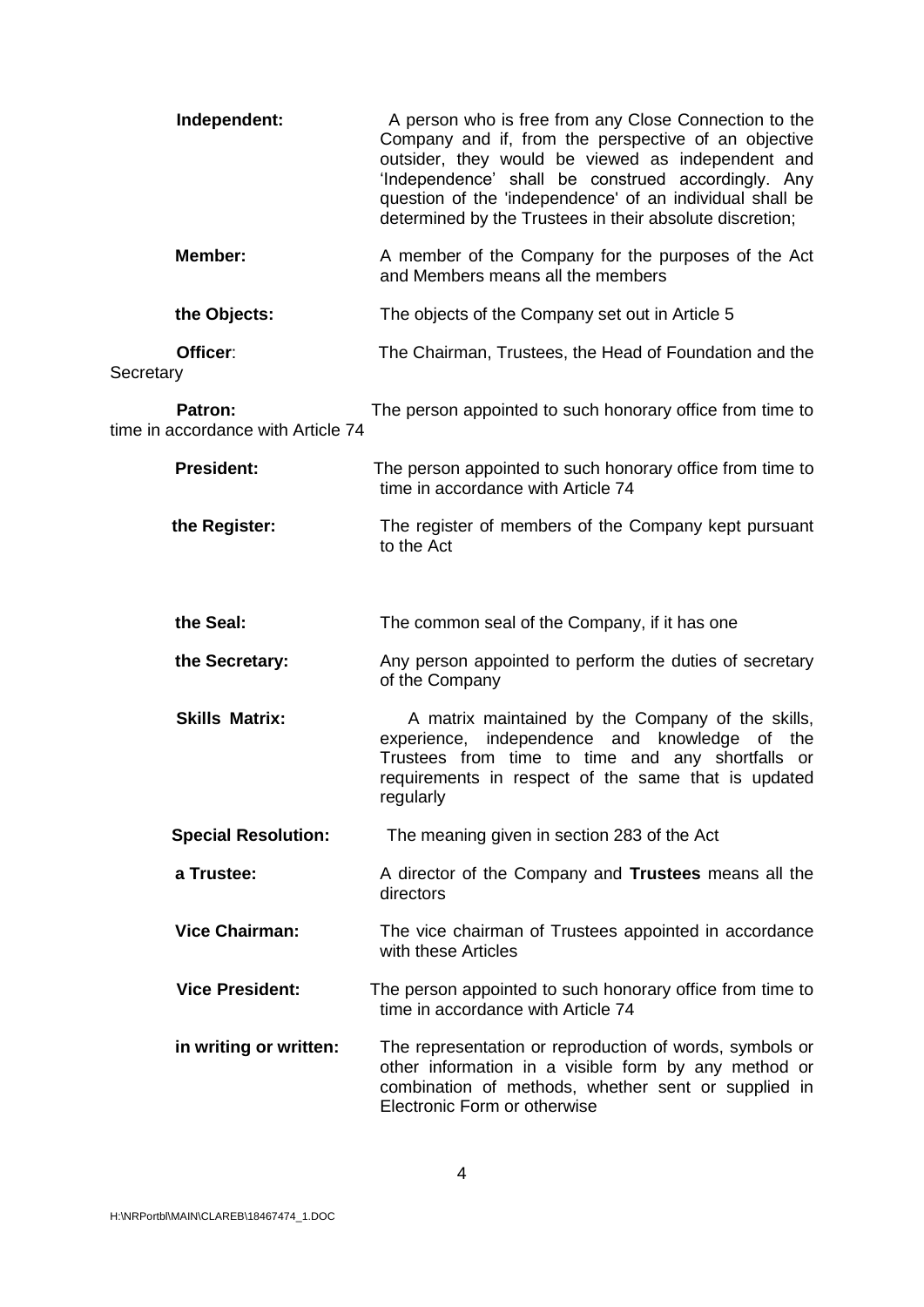#### **Year:** A calendar year

Unless specifically stated otherwise:

Words or expressions bear the same meaning as in the Act as in force on the date when these Articles become binding on the Company.

Words denoting the singular include the plural and vice versa.

Words denoting any one gender include all genders, and words denoting persons shall, where the context allows, include a reference to a body corporate, unincorporated association, government, local authority, state, partnership, scheme, fund and trust (in each case, whether or not having separate legal personality).

The Companies (Model Articles) Regulations 2008 shall not apply to the Company.

Headings in these Articles are used for convenience only and shall not affect the construction or interpretation of these Articles.

A reference in these Articles to an "Article" is a reference to the relevant article of these Articles unless expressly provided otherwise.

Unless expressly provided otherwise, a reference to a statute, statutory provision or subordinate legislation is a reference to it as it is in force from time to time, taking account of:

(i) any subordinate legislation from time to time made under it; and

(ii) any amendment or re-enactment and includes any statute, statutory provision or subordinate legislation which it amends or re-enacts.

General words shall not be given a restrictive interpretation by reason of their being preceded or followed by words indicating a particular class of acts, matters or things.

Any phrase introduced by the terms "including", "include", "in particular" or any similar expression shall be construed as illustrative and shall not limit the sense of the words preceding those terms.

For the avoidance of doubt, the system of law governing the constitution of the Company is the law of England and Wales.

- 2. The name of the company is The Middlesbrough Football Club Foundation (or such other name as the Trustees shall from time to time decide).
- 3. The Office of the Company will be situated in England.
- 4. Every Member undertakes that if the Company is wound up while he is a Member, or within one year after he ceases to be a Member, that Member will contribute to the assets of the Company such amount as may be required for the payment of the debts and liabilities of the Company contracted before he ceases to be a Member, payment of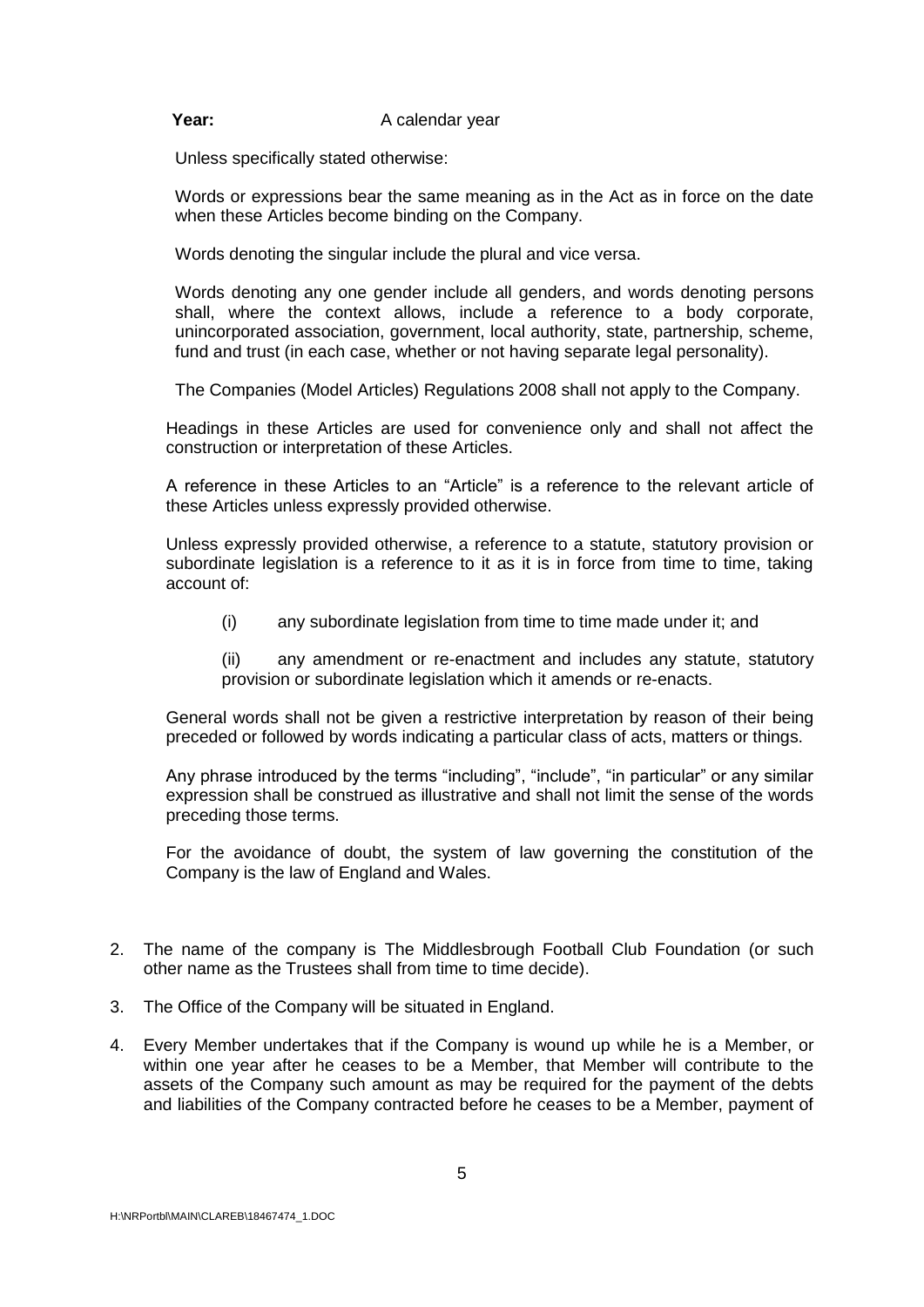the costs, charges and expenses of winding-up and for the adjustment of the rights of the contributories among themselves not exceeding one-pound sterling (£1).

- 5. The only objects for which the Company is established ("**the Objects**") are:
	- 5.1 To encourage and advance the education of children and adults within the community with the purpose of promoting a healthy lifestyle and improving their condition of life;
	- 5.2 To promote community involvement in healthy recreation by providing facilities for the playing of football and other sports capable of improving physical health to such persons who have need for such facilities and to encourage and advance the education of such persons in order to allow them to develop to the best of their abilities, both physical and otherwise;
	- 5.3 Such other charitable purposes as may be determined by the Trustees from time to time.
- 6. In furtherance of the Objects but not further or otherwise, the Company shall have the following powers (but only to the extent to which they may lawfully be exercised by a company having exclusively charitable objects):
	- 6.1 to purchase, take on lease or in exchange, hire or otherwise acquire and hold for any estate or interest any real or personal property and any rights or privileges which may be necessary for the promotion of the Objects and to construct, maintain and alter any buildings or erections necessary or convenient for the work of the Company;
	- 6.2 subject to such consents as may be required by law (particularly s117 to s119 Charities Act 2011), to sell, exchange, let, mortgage, charge, grant or create security over, dispose of, turn to account or otherwise deal with all or any of the property or assets of the Company;
	- 6.3 subject to such consents as may be required by law, to borrow and raise money and secure or discharge any debt or obligation of the Company in such manner as may be thought fit and in particular by mortgages of, or charges upon or security over, the undertaking and all or any of the real and personal property or assets (present and future) of the Company or by the creation and issue of debentures, debenture stock or other obligations or securities of any description;
	- 6.4 to raise funds and organise appeals and invite and receive contributions from any person whatsoever by way of subscription (whether or not under deed of covenant), donation and otherwise, and whether or not subject to any special trusts or conditions. Provided that the Company shall not undertake any permanent trading activities in raising funds, the profits of which are liable to tax, otherwise than for carrying out the Objects,
	- 6.5 to set aside funds for special purposes or as reserves against future expenditure;
	- 6.6 to invest the monies of the Company not immediately required for its purposes in or upon such investments, securities or property as may be thought fit and to vary the investments in such manner as may from time to time be determined subject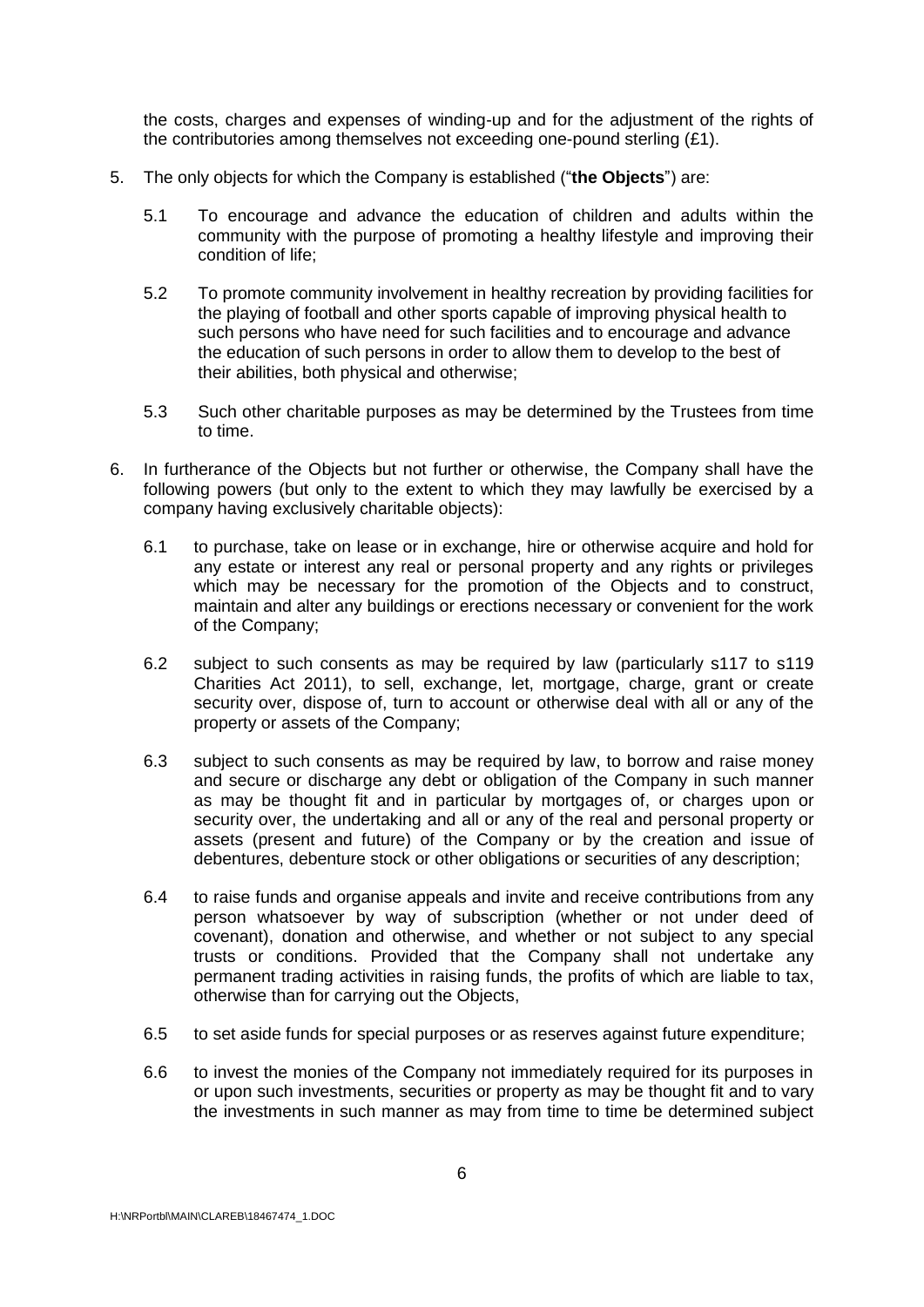nevertheless to such conditions (if any) and such consents (if any) as may for the time being be imposed or required by law;

- 6.7 to delegate the management of investments to a Financial Expert but only on terms that:
	- 6.7.1 the investment policy is set down in writing for the Financial Expert by the Trustees;
	- 6.7.2 every transaction is reported promptly to the Trustees;
	- 6.7.3 the performance of the investments is reviewed regularly with the Trustees;
	- 6.7.4 the Trustees are entitled to cancel the delegation arrangements at any time;
	- 6.7.5 the investment policy and the delegation arrangement are reviewed at least once a year;
	- 6.7.6 all payments due to the Financial Expert are on a scale or at a level which is agreed in advance and are notified promptly to the Trustees on receipt; and
	- 6.7.7 the Financial Expert must not do anything outside the powers of the Trustees.
- 6.8 to arrange for investments or other property or assets of the Company to be held in the name of a nominee (being a corporate body registered or having an established place of business in England and Wales) acting under the control of the Trustees or of a Financial Expert acting under their instructions and to pay any reasonable fee required;
- 6.9 to establish, support, act as trustee of or aid in the establishment and support of any charitable associations, institutions or trusts and to subscribe or guarantee money for charitable purposes in any way connected with the Objects or which shall further the Company's interests or any of them;
- 6.10 to employ staff and to make provision for the payment of pensions and superannuation to or on behalf of employees and former employees of the Company and their spouses, civil partners, widows, widowers and other dependants and to provide life, health, accident and other insurances and other benefits (financial or otherwise) to or for the benefit of any of them;
- 6.11 to provide indemnity insurance to cover the liability of the Trustees which by virtue of any rule of law would otherwise attach to them, or any one of them, in respect of any negligence, default, breach of trust or breach of duty in relation to the Company. Provided that any such insurance shall not extend to any claim arising from any act or omission which the Trustees, or Trustee concerned, knew to be a breach of trust or breach of duty or which was committed by the Trustees or Trustee in reckless disregard of whether it was a breach of trust or breach of duty or not and provided that any such insurance shall not extend to the costs of an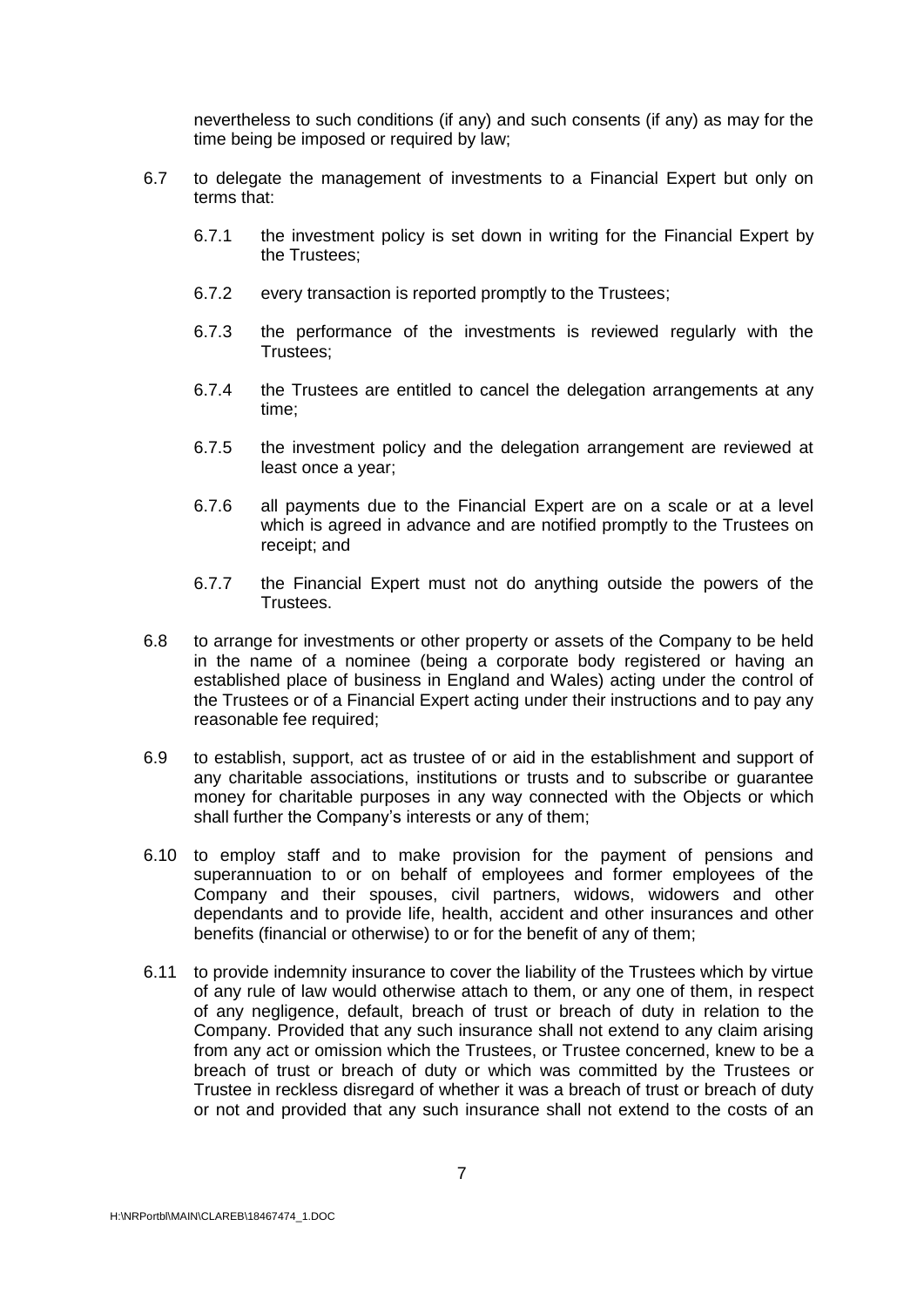unsuccessful defence to a criminal prosecution brought against the Trustees, or any Trustee, in their capacity as Trustees, or a Trustee, of the Company;

- 6.12 to insure the property and assets of the Company against any foreseeable risk and take out other insurance policies to protect the Company when required;
- 6.13 to co-operate with other charities, voluntary bodies and statutory authorities operating in furtherance of the Objects or similar purposes and to exchange information and advice with them;
- 6.14 to subscribe to, support, affiliate, become a member of, transfer all or any of the Company's property to, amalgamate with or cooperate with any other charitable organisation, institution, society or body not formed for or established for purposes of profit (whether incorporated or not and whether in Great Britain or Northern Ireland or elsewhere) whose objects are, wholly or in part, similar to those of the Company and which by its constitution prohibits the distribution of its income and property amongst its members to an extent at least as great as is imposed on the Company;
- 6.15 to purchase or otherwise acquire and undertake all or such part of the property, assets, liabilities and engagements as may lawfully be acquired or undertaken by the Company of any one or more of the charitable organisations, institutions, societies or bodies having objects altogether or in part similar to the Objects;
- 6.16 to use any form of media and communication including but not limited to printing and publishing any newspaper, periodicals, books, articles or leaflets using films, television, video and the internet;
- 6.17 to draw, make, accept, endorse, discount, execute and issue promissory notes, bills, cheques and other instruments and to operate bank accounts;
- 6.18 to undertake or support research in furtherance of the Objects and to publish the useful results of such research;
- 6.19 in so far as is permitted by law, to give all kinds of indemnities and to guarantee the performance of the obligations and liabilities of any person in each case either with or without the Company receiving any consideration or advantage;
- 6.20 to arrange and provide for, or join in arranging and providing for, the holding of exhibitions, meetings, lectures, classes, seminars and training courses;
- 6.21 to provide financial assistance, to make grants or loans of money, to give guarantees and donations to and to provide equipment and apparatus;
- 6.22 to make applications for consent under bye-laws or regulations and other like applications;
- 6.23 to pay out of the funds of the Company the costs, charges and expenses of, and incidental to, the formation and registration of the Company;
- 6.24 to enter into contracts and provide services to or on behalf of other bodies;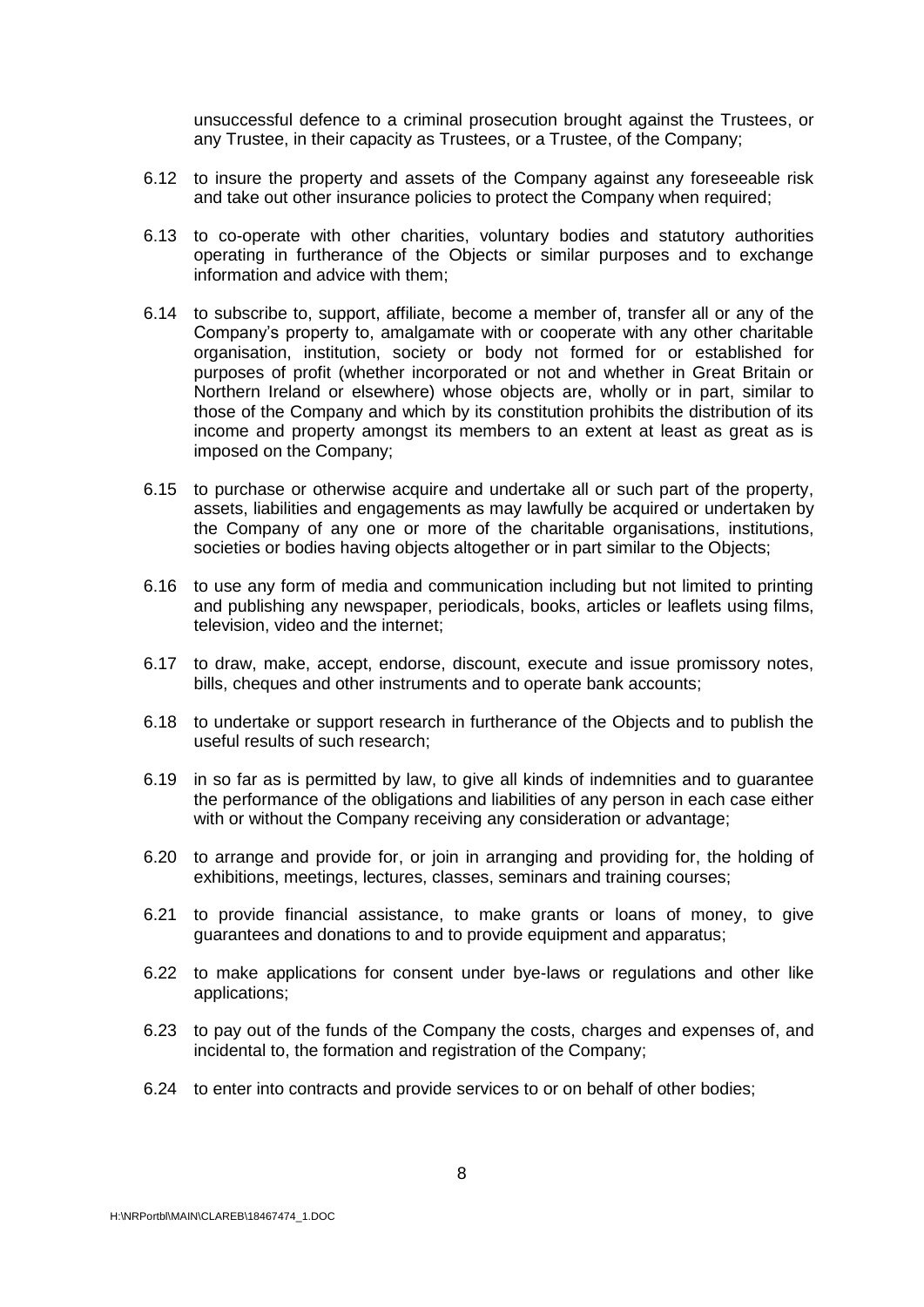- 6.25 to establish or acquire subsidiary companies to assist or act as agents for the Company;
- 6.26 to do all such other lawful and charitable things as shall further the attainment of the Objects.
- 7. The income and property of the Company shall be applied solely towards the promotion of the Objects and no part shall be paid or transferred directly or indirectly by way of dividend, bonus or otherwise by way of profit to the Members and no Trustee shall be appointed to any office of the Company paid by salary or fees or receive any remuneration or other benefit in money or money's worth from the Company. Provided that this Article shall not prevent any payment in good faith by the Company:
	- 7.1 of reasonable and proper remuneration to any Member, officer or employee of the Company (not being a Trustee) for any goods or services supplied to the Company and of travelling expenses necessarily incurred in carrying out the duties of any Member, officer or employee of the Company;
	- 7.2 of interest at a reasonable rate on money lent by any Member or Trustee;
	- 7.3 of reasonable and proper rent or hiring fee for premises let or hired to the Company by any Member or Trustee;
	- 7.4 of fees, remuneration or other benefit, in money or money's worth, to a company of which a Trustee may be a member holding not more than one per cent part of the issued share capital of that company;
	- 7.5 to any Trustee of reasonable out-of-pocket expenses;
	- 7.6 of an indemnity to any Trustee in respect of any liabilities properly incurred in running the Company in accordance with Article 50;
	- 7.7 of the payment of remuneration to a Trustee for services under a contract with the Company as authorised by Article 8;
	- 7.8 of the payment of any premium in respect of any indemnity insurance to cover the liability of the Trustees as permitted under Article 6.11;
	- 7.9 of the payment to any Member or Trustee of charitable benefits in furtherance of the Objects; and
	- 7.10 in exceptional cases of other payments or benefits (but only with the written approval of the Charity Commission in advance).
- 8. A Trustee may not be an employee of the Company, but a Trustee or a Connected Person may enter into a contract with the Company to supply services or goods to the Company in return for a payment or other material benefit if:
	- 8.1 the services or goods are actually required by the Company;
	- 8.2 the nature and level of the payment or benefit is no more than is reasonable in relation to the value of the goods or services and is set at a meeting of the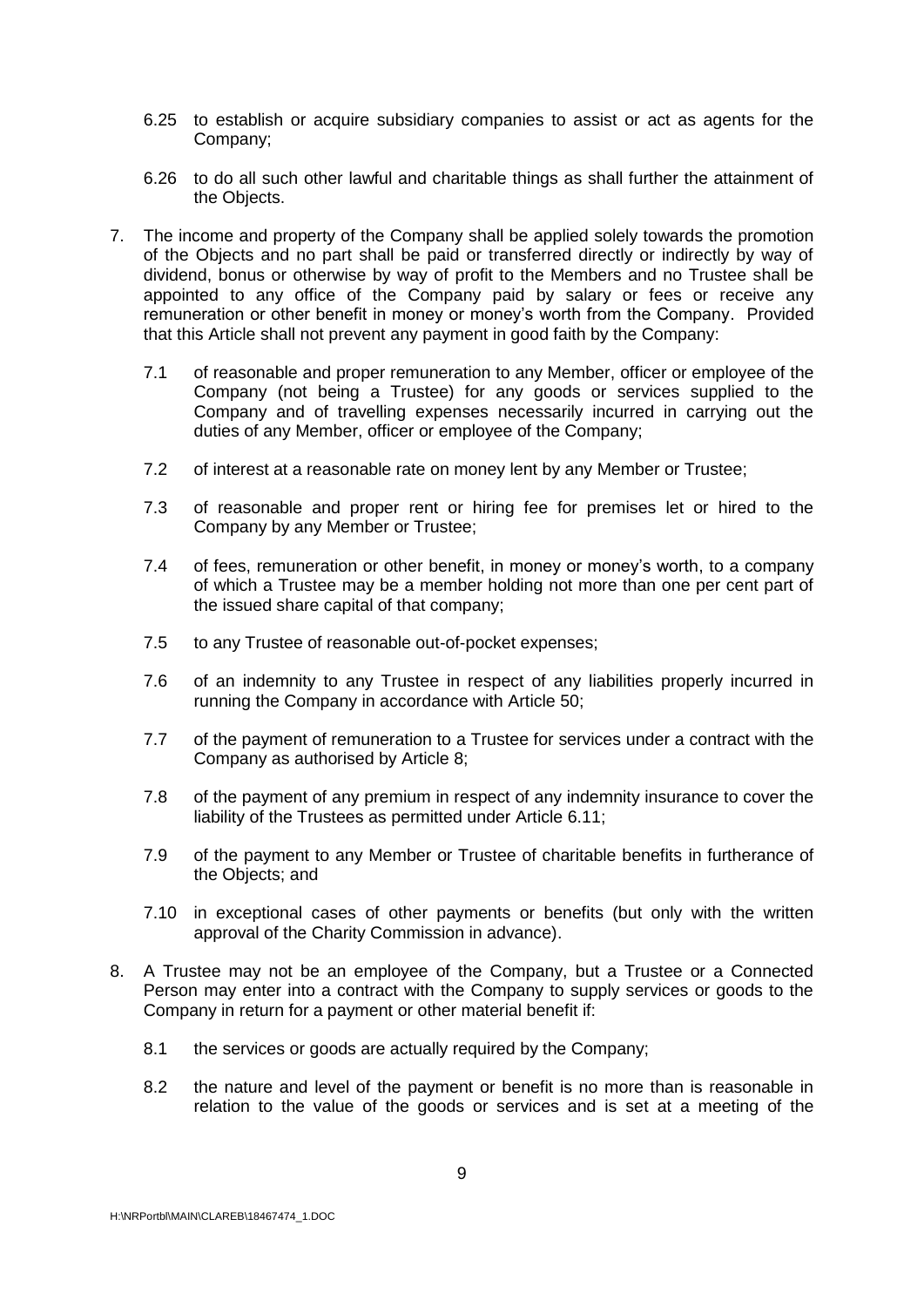Trustees in accordance with the procedure in Article 9 and recorded in an agreement in writing;

- 8.3 the number of Trustees who are interested in any such a contract in any financial year of the Company is in the minority; and
- 8.4 before entering into such a contract, the Trustees have decided that they are satisfied that it would be in the best interests of the Company, and likely to promote the success of the Company, for the goods or services to be provided by the relevant person (as opposed to being provided by someone who is not a Trustee or a Connected Person) to, or on behalf of, the Company for the amount or maximum amount of benefit or payment set at the meeting referred to in Article 8.2.
- 9. A Trustee must declare the nature and extent of any interest, direct or indirect, which he has in any matters to be discussed at a meeting of the Board before the matter is discussed by the Board.
- 10. Subject to Article 11, whenever a Trustee has a direct or indirect interest in a matter to be discussed at a meeting of the Trustees or a committee of the Trustees, he must:
	- 10.1 declare that interest in accordance with the Act and declare it before the meeting or at the meeting before discussion begins on the matter;
	- 10.2 be absent from the meeting for that item unless expressly invited to remain in order to provide information;
	- 10.3 not be counted in the quorum for that part of the meeting; and
	- 10.4 be absent during any vote and have no vote on the matter (whether in a meeting or by written resolution).

and provided that the requirements of Articles 8 and 9 are fully met, a Trustee's duty to avoid conflicts of interest under the Act is disapplied, in relation to contracts with the Company as authorised by Article 8, in accordance with the provisions of the Act.

- 11. Where a Trustee has a direct or indirect interest in a matter to be discussed at a meeting, but that interest does not result in a financial benefit being conferred on the Trustee or a Connected Person, the other Trustees may permit that Trustee to remain at the meeting for that item provided that the quorum for the meeting is met without counting the Trustee in question and provided that the resolution is agreed to without his vote being counted.
- 12. The Company shall keep and maintain a register of all interests declared at Trustees' meetings.
- 13. If any question arises at a meeting of the Trustees as to whether an interest exists in relation to a Trustee, or as to the entitlement of a Trustee to vote, be counted in the quorum or remain at the meeting it shall be referred to the chairman of the meeting whose ruling shall be final and conclusive as between the Trustees. If the question relates to the chairman of the meeting, it shall be decided by a resolution of the Trustees (for which purposes the chairman shall be counted in the quorum but may not vote).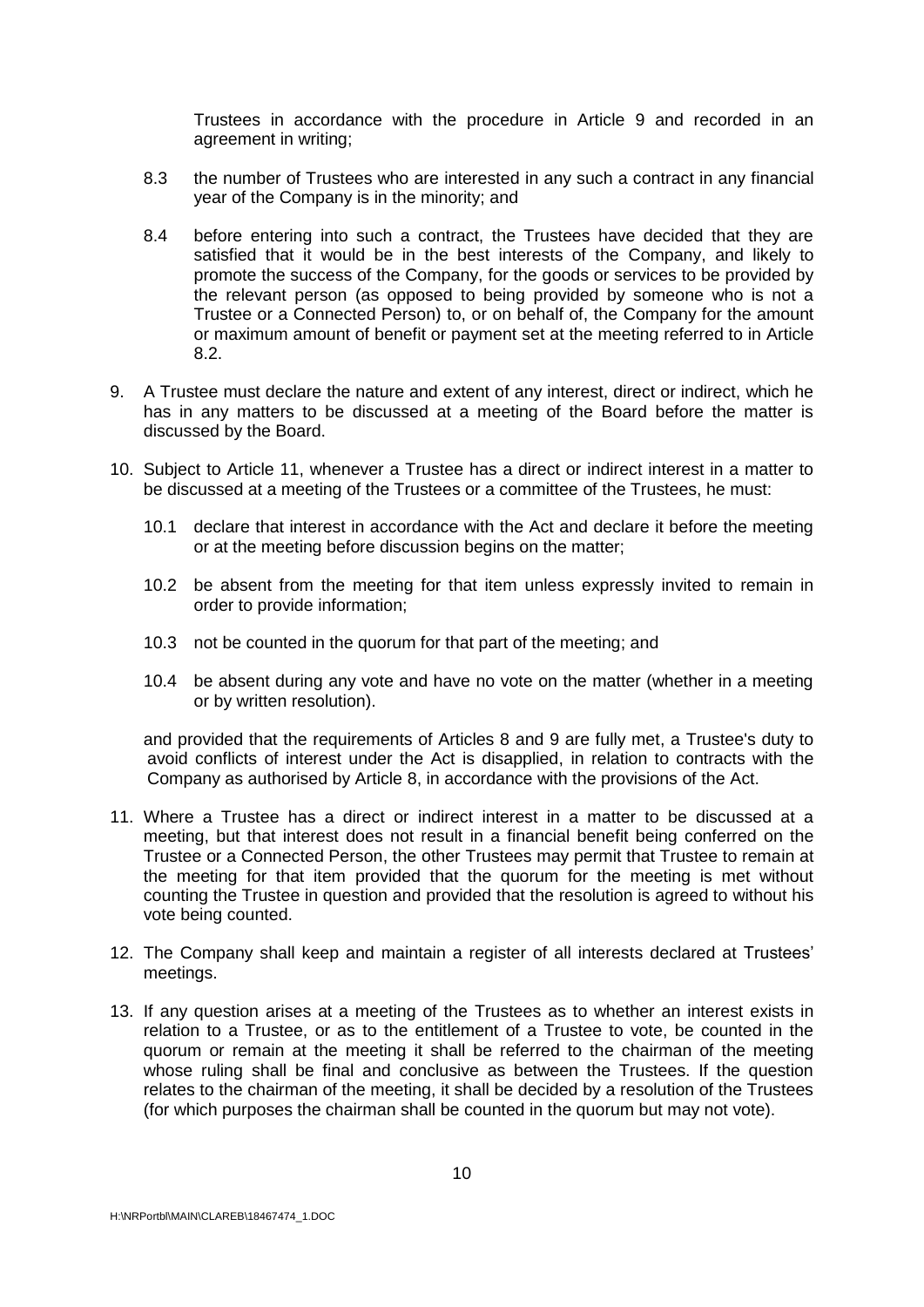- 14. A decision of the Trustees will not be invalid because of the subsequent discovery of an interest which should have been declared.
- 15. The liability of the Members is limited.

16.

- 16.1 If, upon the winding-up or dissolution of the Company, there remains (after the satisfaction of all its debts and liabilities) any property whatsoever the same shall not be paid to, or distributed among, the Members (except where a Member is also a charity with similar objects) but shall be given or transferred to some other charitable institution or institutions having objects similar to the Objects and which shall prohibit the distribution of its or their income and property among its or their members to an extent at least as great as is imposed on the Company under, or by virtue of Article 7. Such charitable institution or institutions to be determined by the Members, at or before the time of dissolution, or in default by the Charity Commission. If and in so far as effect cannot be given to such provision then, such property shall be given to some other charitable object.
- 16.2 Nothing in these Articles of Association shall authorise an application of the property of the Company for purposes which are not charitable in accordance with the Charities and Trustee Investment (Scotland) Act 2005 and the Charities Act (Northern Ireland) 2008.

#### **MEMBERS**

- 17. The number of Members with which the Company proposes to be registered is unlimited.
- 18. The continuing Members shall be those Members registered at the date on which these Articles are adopted. Subsequent Members shall be the persons appointed as Trustees from time to time who shall consent in writing to become Members and whose names shall have been entered in the Register.
- 19. The rights and privileges of a Member shall be personal to the Member and membership shall not be transferable.
- 20. Every Member shall be subject to the provisions of these Articles in relation to his membership and shall be deemed to have had knowledge of these Articles and to have consented to them at the time of or prior to his becoming a Member.
- 21. The Trustees may from time to time establish other categories of membership, including informal or supporter membership, and may set out the rights and duties of such members (and may vary or revoke such rights and duties from time to time) and may from time to time require the payment of a subscription fee.

No application for Membership shall be rejected on the grounds of sex, gender (including gender reassignment), sexual orientation, religion, race, ethnic origin or disability.

- 22. A Member shall cease to be a Member and his name shall be removed from the Register if:
	- 22.1 being a Member by reason only of his being a Trustee he shall cease to be a Trustee;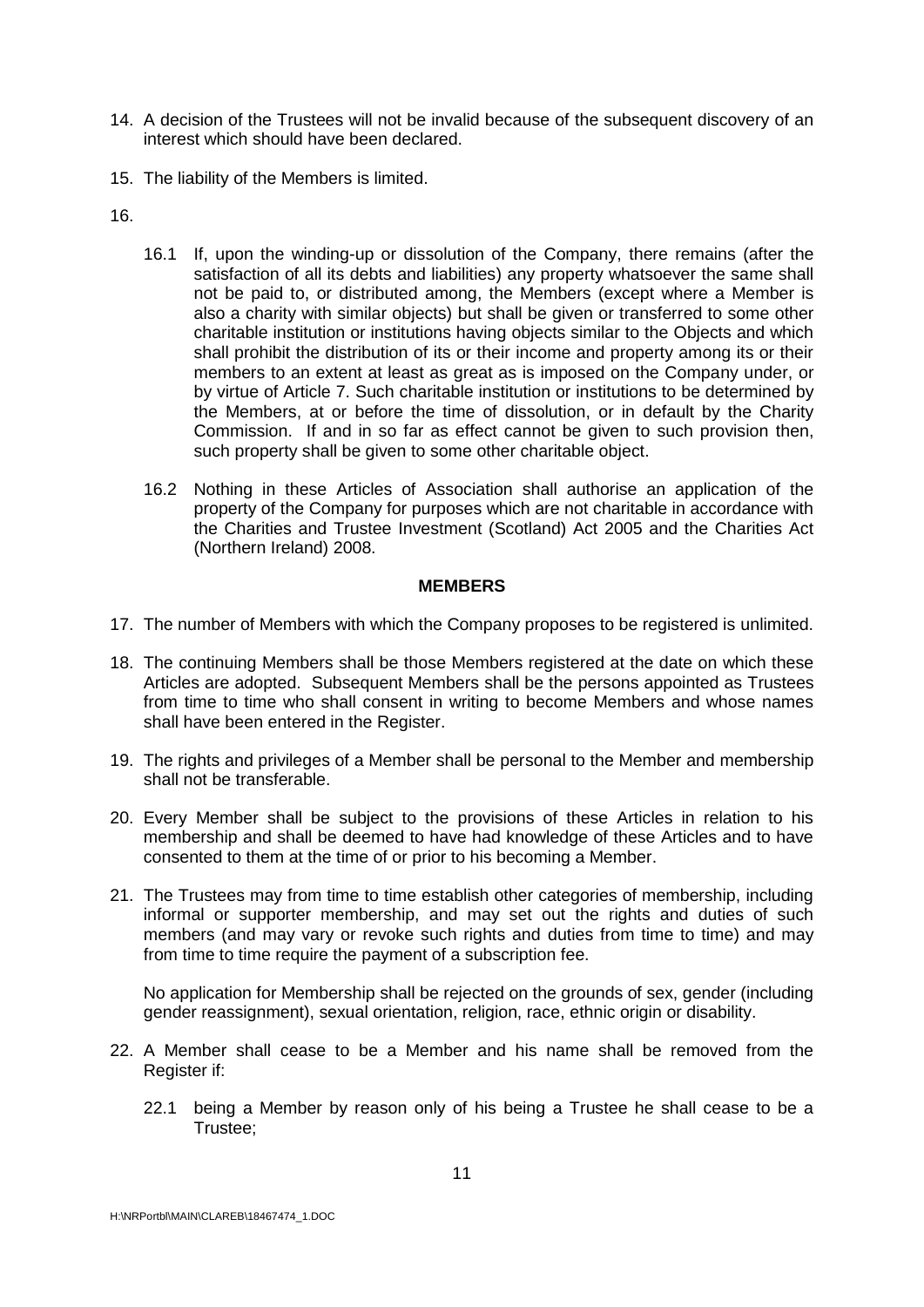- 22.2 he resigns by giving one month's notice in writing of his resignation to the Company;
- 22.3 he is suffering from mental disorder or incapacity and either is admitted to hospital in pursuance of an application for admission for treatment under any statute for the time being in force relating to mental health or mental capacity or an order is made in relation to his personal welfare or property and affairs under legislation relating to mental health or mental capacity;
- 22.4 he dies or becomes subject to a bankruptcy or order or makes any arrangements or composition with his creditors generally;
- 22.5 any sum contracted by him to be paid to the Company or due and payable by him to the Company is not paid within 28 days of its due date, and the Trustees resolve that he shall cease to be a Member;
- 22.6 in the case of a corporate Member, a resolution is passed or an order is made for its winding up or it is placed in liquidation, or if an administrator or receiver is appointed, or it ceases to exist;
- 22.7 he otherwise ceases to qualify for membership under these Articles; or
- 22.8 he is removed from membership by resolution of the Trustees on the ground that in their reasonable opinion the Member's continued membership is harmful to the interests of the Company (but only after notifying the Member in writing and considering the matter in the light of any written representations which the Member concerned puts forward within fourteen Clear Days after receiving notice).

#### **GENERAL MEETINGS**

23. The Trustees, or the Chairman, may whenever they or he thinks fit call General Meetings and on the requisition of Members pursuant to the provisions of the Act shall immediately proceed to convene a General Meeting in accordance with those provisions. If at any time there are not within the United Kingdom sufficient Trustees capable of acting to form a quorum at a Trustees' meeting any Trustee or any Member may call a General Meeting.

#### **NOTICE OF GENERAL MEETINGS**

- 24. Notice of General Meetings shall be given in accordance with the Act.
- 25. The accidental omission to give notice of a meeting to, or the non-receipt of notice of a meeting by, any person entitled to receive notice shall not invalidate the proceedings at that meeting.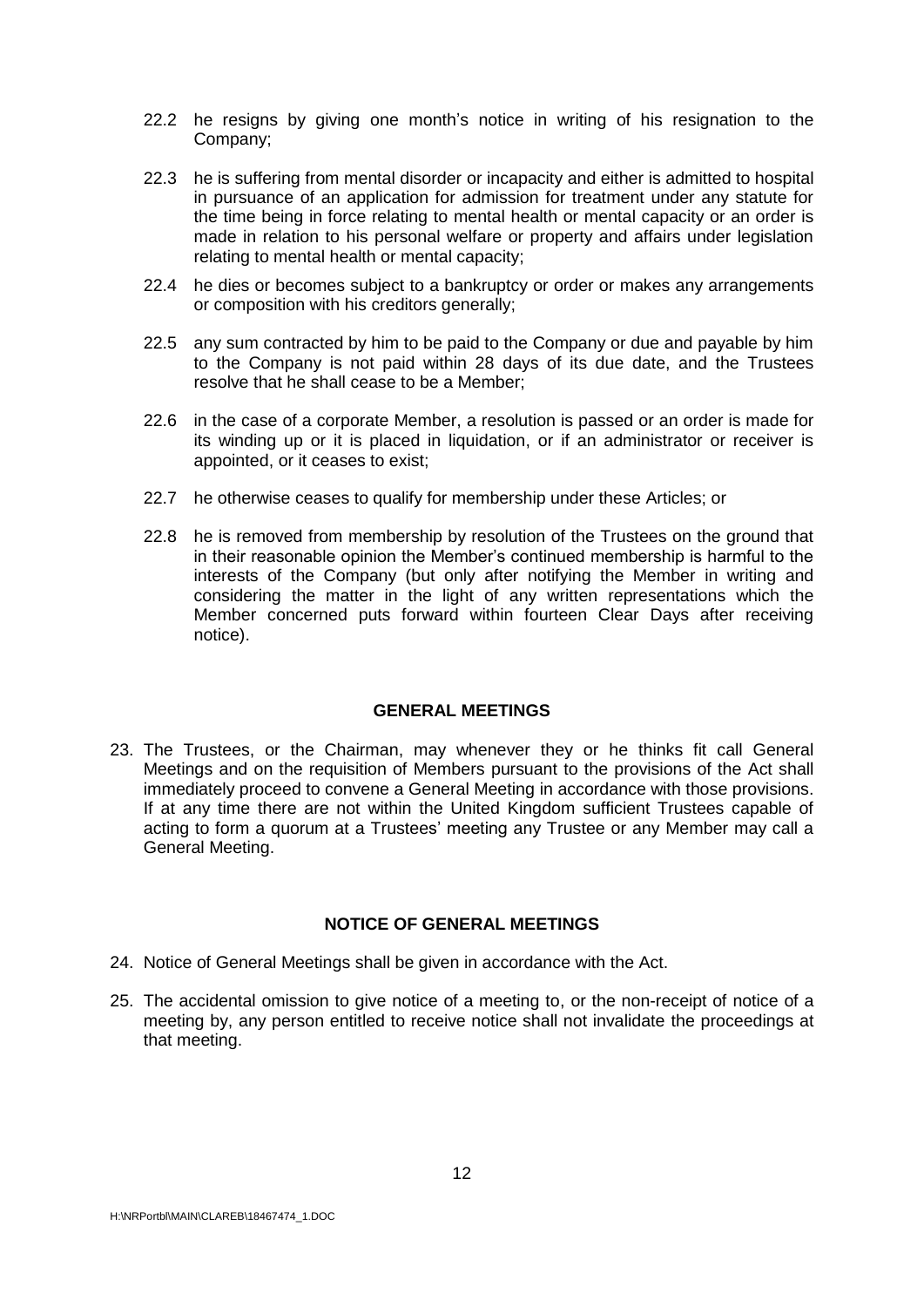#### **PROCEEDINGS AT GENERAL MEETINGS**

- 26. No business shall be transacted at any General Meeting unless a quorum of Members is present. Save as herein otherwise provided, one third of the Members or a minimum of two Members present in person or by proxy or by authorised corporate representative and entitled to vote on the business to be transacted shall be a quorum.
- 27. If, within fifteen minutes from the time appointed for the holding of a General Meeting, a quorum is not present or if during a meeting a quorum ceases to be present, the meeting, if convened on the requisition of Members, shall be dissolved. In any other case, it shall stand adjourned to the same day in the next week (but if that day falls on a bank or public holiday, the meeting will be held on the first business day (excluding Saturdays and Sundays) after that holiday), at the same time and place, or to such day, time and place as the Chairman, or the Trustees, shall appoint, and if at the adjourned meeting a quorum is not present within fifteen minutes from the time appointed for holding the meeting, the Members present shall be a quorum.
- 28. The Chairman shall preside as Chairman at every General Meeting of the Company or if he shall not be present within fifteen minutes after the time appointed for holding the meeting, or shall be unwilling to preside, the Vice Chairman (if any) shall, if present and willing to act, preside as Chairman failing which the Members present shall elect one of their number to be chairman of that meeting.
- 29. The Chairman may with the consent of any meeting at which a quorum is present (and shall if so directed by the meeting) adjourn the meeting from time to time and from place to place but no business shall be transacted at any adjourned meeting other than business which might properly have been transacted at the meeting had the adjournment not taken place.
- 30. When a meeting is adjourned for fourteen days or more, at least seven Clear Days notice shall be given specifying the time and place of the adjourned meeting and the general nature of the business to be transacted. Otherwise, it shall not be necessary to give any such notice.
- 31. At any General Meeting, a resolution put to the vote of the meeting shall be decided on a show of hands unless (before or upon the declaration of the result of the show of hands) a poll is demanded:
	- 31.1 by the Chairman; or
	- 31.2 by at least two Members present in person having the right to vote at the meeting (including proxies).

Unless a poll is so demanded, a declaration by the Chairman that a resolution has been carried, or carried unanimously, or by a particular majority, or lost, or not carried by a particular majority, and an entry to that effect in the minutes of proceedings of the Company shall be conclusive evidence of the fact without proof of the number or proportion of the votes recorded in favour of or against such resolution.

The demand for a poll may be withdrawn before the poll is taken but only with the consent of the Chairman. The withdrawal of a demand for a poll shall not invalidate the result of a show of hands declared before the demand for the poll was made.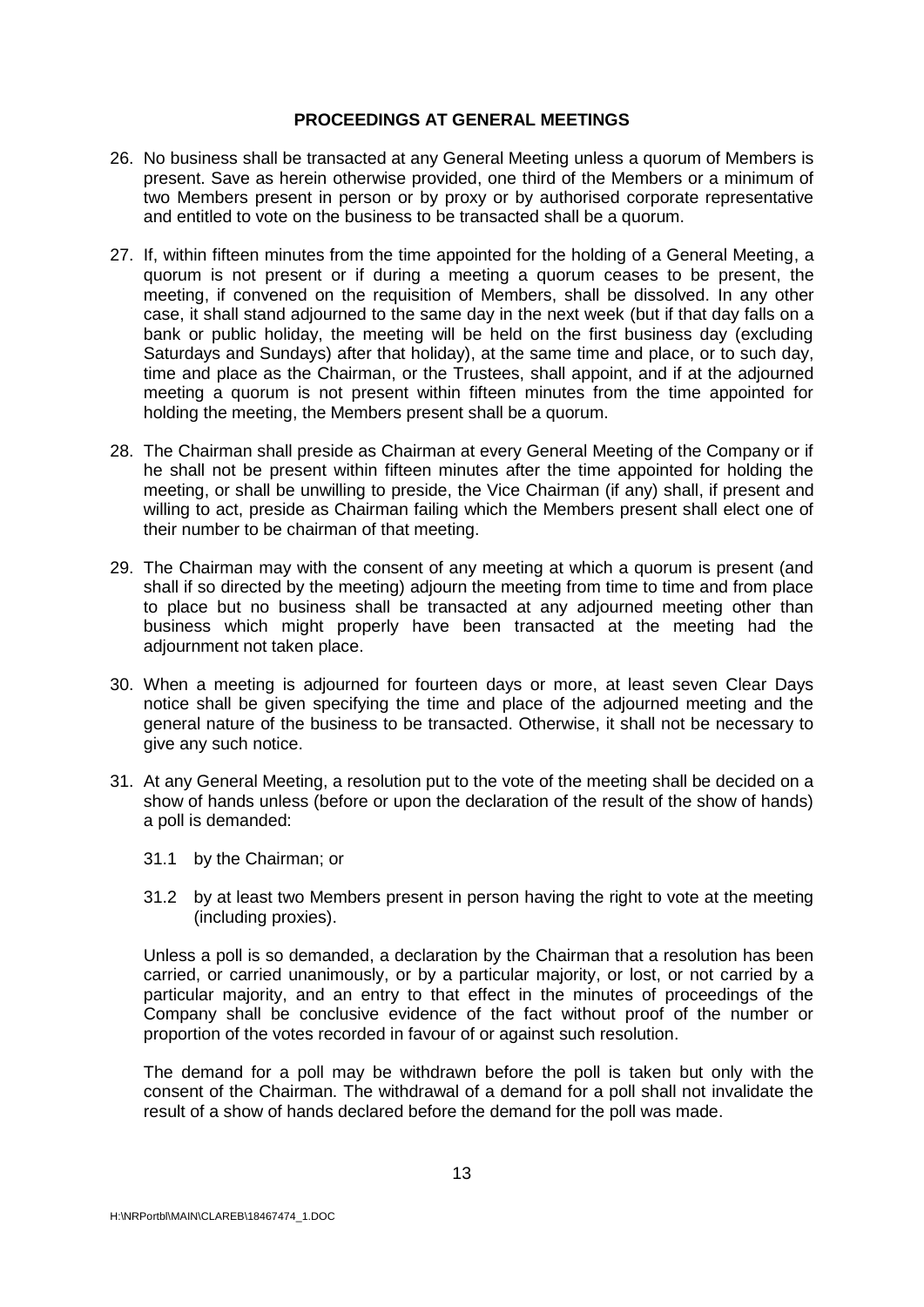- 32. A demand for a poll made by a proxy for a Member will be treated in the same way as a demand made by the Member which appointed that proxy.
- 33. A poll shall be taken as the Chairman directs and he may appoint scrutineers (who need not be Members) and fix a time and place for declaring the results of a poll. The result of the poll shall be deemed to be the resolution of the meeting at which the poll was demanded.
- 34. Any business other than that upon which a poll has been demanded may be proceeded with pending the taking of the poll.
- 35. No poll may be demanded on the election of a Chairman of a meeting or on any question of adjournment.
- 36. In the case of an equality of votes, whether on a show of hands or on a poll, the Chairman shall, except in the case of a resolution for altering the constitution of the Trustees, be entitled to a second or casting vote.
- 37. Subject to the provisions of the Act, a resolution in writing is as effective as a resolution actually passed at a General Meeting duly convened and held and shall be treated as being passed when it is agreed to by the number of Members who would be required to pass it at a General Meeting.
- 38. Any corporation which is a Member may, by resolution of its directors or other governing body, authorise any person to act as its representative at any General Meeting and such representative shall be entitled to exercise the same powers on behalf of the corporation which he represents as if he had been an individual Member including power when personally present to vote on a show of hands and to demand or concur in demanding a poll.

# **VOTES OF MEMBERS**

- 39. Every Member shall have one vote (whether on a show of hands or on a poll) to be cast by the Member either personally or by proxy.
- 40. No objection shall be raised to the qualification of any voter except at the meeting or adjourned meeting at which the vote objected to is tendered and every vote not disallowed at the meeting shall be valid for all purposes. Any objection made in due time shall be referred to the Chairman whose decision shall be final and conclusive.
- 41. Every Member shall be entitled to appoint another person as his proxy in accordance with the Act. A proxy does not need to be a Member.
- 42. Proxies may only be validly appointed by a notice in writing (a "proxy notice") which states the name and address of the Member appointing the proxy, identifies the person appointed as proxy and the General Meeting in relation to which he is appointed, is signed by or on behalf of the Member and is delivered to the Company in accordance with these Articles.
- 43. The Trustees may require proxy notices to be delivered in a particular form.
- 44. Proxy notices may specify how the proxy appointed under them is to vote (or to abstain from voting) on one or more resolution.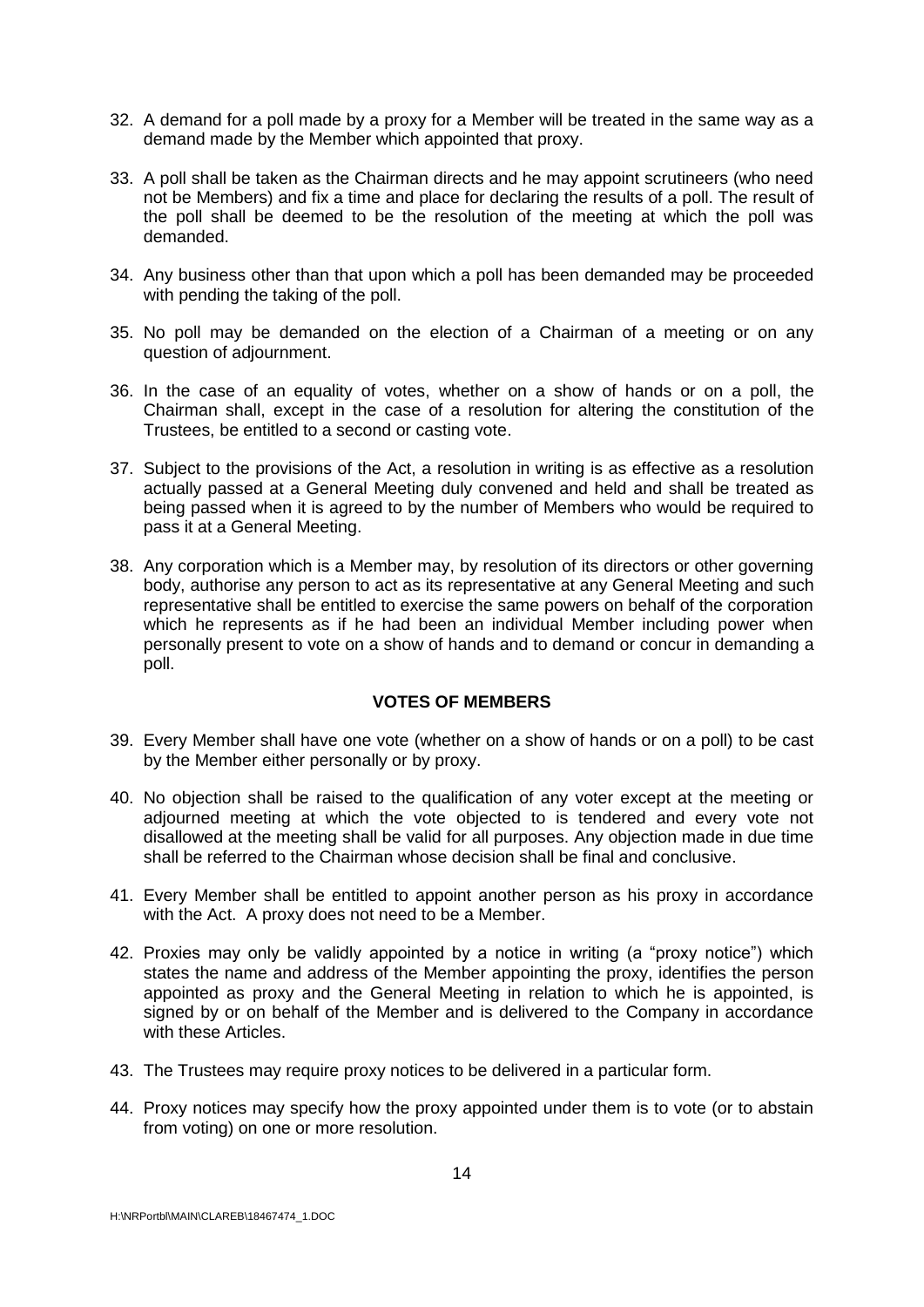- 45. Unless a proxy notice indicates otherwise, it must be treated as allowing the person appointed as proxy discretion as how to vote on any ancillary or procedural resolutions put to the meeting and appointing that person as a proxy in relation to any adjournment of the General Meeting to which it relates as well as the meeting itself.
- 46. A notice revoking a proxy appointment only takes effect if it is delivered before the start of the meeting or adjourned meeting to which it relates.
- 47. An appointment under a proxy notice may be revoked by delivering the Company a notice given by or on behalf of the person by whom or on whose behalf the proxy notice was given.
- 48. If a proxy notice is not executed by the person appointing the proxy, it must be accompanied by written evidence of the authority of the person who executed it to execute it on the appointor's behalf.

#### **TRUSTEES**

- 49. Until otherwise determined by an ordinary resolution of the Company, the number of Trustees shall not be less than three (3) and not more than twelve (12).
- 50. Middlesbrough Football Club shall have the right to nominate up to three (3) Trustees.
- 51. The continuing Trustees shall be those persons serving in office as directors at the date on which these Articles are adopted.
- 52. The Trustees shall have power at any time from time to time to appoint any person who is able and willing to do so to be a Trustee. Upon his appointment as a Trustee, a person shall automatically become a Member of the Company and admitted to membership pursuant to Article 14.
- 53. The Chairman of Trustees shall be independent and shall be appointed following a formal recruitment process that is competence based. Candidates for the position of Chairman shall be assessed against the relevant sections of the Skills Matrix as appropriate and selected based on their ability to fulfil the role of Chairman.
- 54. Trustees shall be appointed to the Board following a formal, rigorous and transparent recruitment process that is competence based. Each candidate for the positions shall be assessed against the Skills Matrix as appropriate and selected based on their ability, expertise and experience to fulfil the specific role and capabilities identified by Trustees.
- 55. A Nominations Committee will convene from time to time to lead the process for Trustee and senior executive appointments, when vacancies arise, and to make recommendations to the Trustees. The Nominations Committee shall operate under such terms of reference as are adopted from time to time.
- 56. A person shall not be entitled to act as a Trustee, whether on a first or any subsequent entry into office, until he has signed a declaration of acceptance and willingness to act in accordance with the terms of these Articles and signed a Declaration of Fitness to serve.
- 57. A person who is not a Member shall not be or act as a Trustee and any Trustee who ceases to be a Member shall immediately cease to be a Trustee.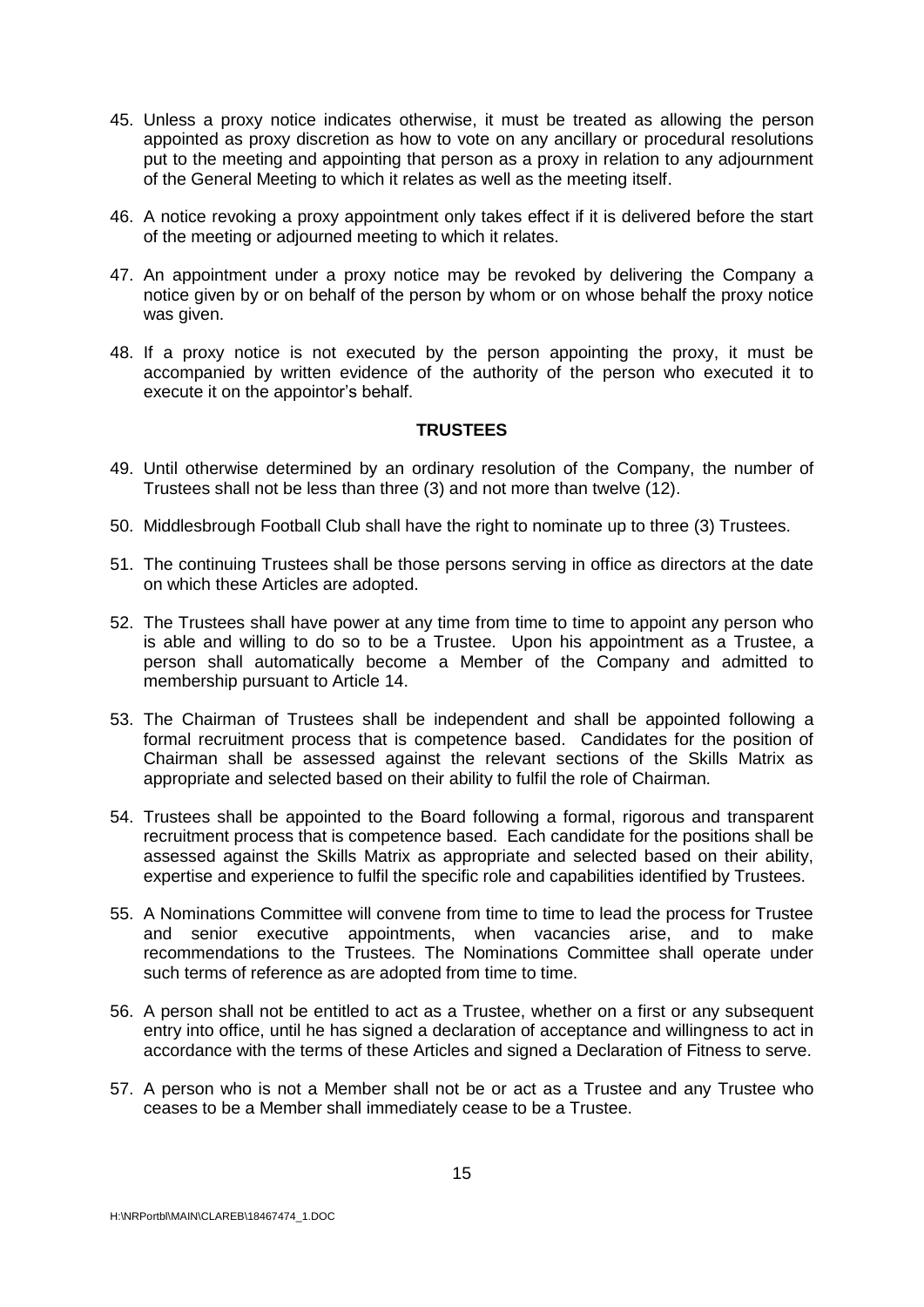- 58. Subject to the provisions of the Act and these Articles and to any directions given by special resolution of the Company, the business of the Company shall be managed by the Trustees for which purpose they may exercise all the powers of the Company. No alteration of these Articles and no such direction shall invalidate any prior act of the Trustees which would have been valid if that alteration had not been made or that direction had not been given. The powers given by this article shall not be limited by any special power given to the Trustees by these Articles and a meeting of the Trustees at which a quorum is present may exercise all the powers exercisable by the Trustees.
- 59. Subject to the provisions of the Act and the Articles, the Trustees shall act collectively as the ultimate decision making body of the Company and may exercise all the powers of the Company to borrow money, to mortgage or charge, grant or create security over its undertaking, property and assets or any part of them and to give guarantees or issue debentures and other securities whether outright or as collateral security for any debt, liability or obligation of the Company or of any third party in the administration, direction, management and strategic development of the affairs of the Company, but only in so far as is permitted by law.
- 60. Subject to the provisions of these Articles, the Trustees may make rules with respect to the carrying into effect of all or any of the Objects or all or any of the provisions of these Articles.
- 61. Trustees shall consider, the mix of skills, knowledge and experience it needs to govern, lead and deliver the Company's purposes effectively and reflect this mix in Trustee appointments, balancing the need for continuity with the need to refresh the composition. Trustees shall review collective performance and that of individual Trustees, including the Chairman annually with external evaluation every three years. Such evaluation shall consider the collective balance of skills, experience, independence and knowledge, diversity, how Trustees work together and any other factors that Trustees deem relevant to evaluate effectiveness.

# **DISQUALIFICATION OF TRUSTEES**

- 62. The office of a Trustee shall be vacated if:
	- 62.1 he ceases to be a Member;
	- 62.2 he dies or becomes subject to a bankruptcy order or he makes any arrangement or composition with his creditors;
	- 62.3 he is suffering from mental disorder or mental incapacity and either is admitted to hospital in pursuance of an application for admission for treatment under any statute for the time being in force relating to mental health or mental capacity or an order is made in relation to his personal welfare or property and affairs under legislation relating to mental health or mental capacity;
	- 62.4 in the case of a corporate trustee, a resolution is passed or an order is made for its winding up or it is placed in liquidation, or an administrator or a liquidator is appointed, or ceases to exist;
	- 62.5 by notice in writing to the Company he resigns his office;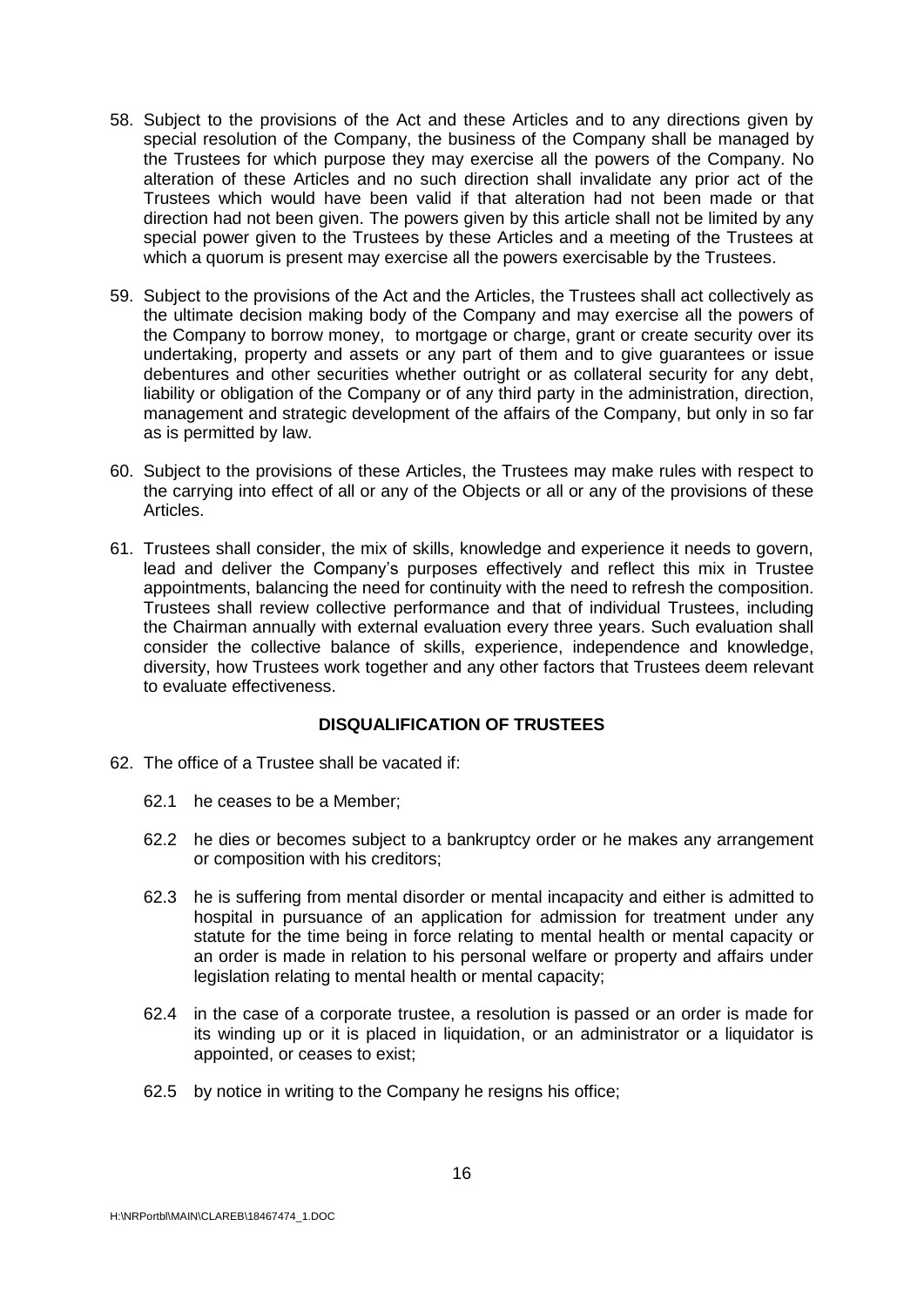- 62.6 he is disqualified from acting as a trustee under any statute or ceases to hold office by virtue of any provision of the Act or is prohibited by law from holding office;
- 62.7 he is disqualified in accordance with any rules, regulations or codes in force from time to time and applicable to Trustees;
- 62.8 he is removed by the Trustees on the basis that in their reasonable opinion, his conduct or behaviour is detrimental to the interests of the Company;
- 62.9 he has been convicted of any criminal offence, except where the maximum sentence for that offence is a fine; or
- 62.10 he absents himself from the meetings of the Trustees during a continuous period of six months without special leave of absence from the Trustees and they pass a resolution that he has by reason of such absence vacated office.

#### **TERM LIMITS AND RETIREMENT OF TRUSTEES**

- 63. The Chairman and Vice Chairman (if any) of the Trustees shall serve for a term of three (3) Years. At the expiry of the term the Chairman may be reappointed by the Board to serve for two (2) further terms of three (3) years. In exceptional circumstances the Board may resolve that the Chair who has served the maximum term shall be re-appointed for one further Year with the further possibility of re-appointment on an annual basis.
- 64. Trustees shall serve for a term of three (3) Years. At the expiry of the term a Trustee may be reappointed by the Board to serve for two (2) further terms of three (3) Years subject to a satisfactory annual performance appraisal by the Chairman and subsequent recommendation for reappointment by the Chairman to the Trustees.
- 65. A Trustee who has served three (3) terms of three (3) Years may not seek reappointment, or re-election, within one (1) Year of the expiry of the third term, except for such Trustees nominated by Middlesbrough Football Club under Article 50,

#### **POWERS AND DUTIES OF THE TRUSTEES**

- 66. Each Trustee must act in the best interests of the Company and in a manner consistent with their legal duties. Each Trustee is individually and jointly responsible with his fellow Trustees for the management of the Company.
- 67. A retiring Trustee shall retain his office until the conclusion of the meeting at which he retires.
- 68. Notwithstanding anything in these Articles, the Company may by ordinary resolution at a General Meeting of which special notice has been given in accordance with the Act remove any Trustee from office.

# **PROCEEDINGS OF THE TRUSTEES**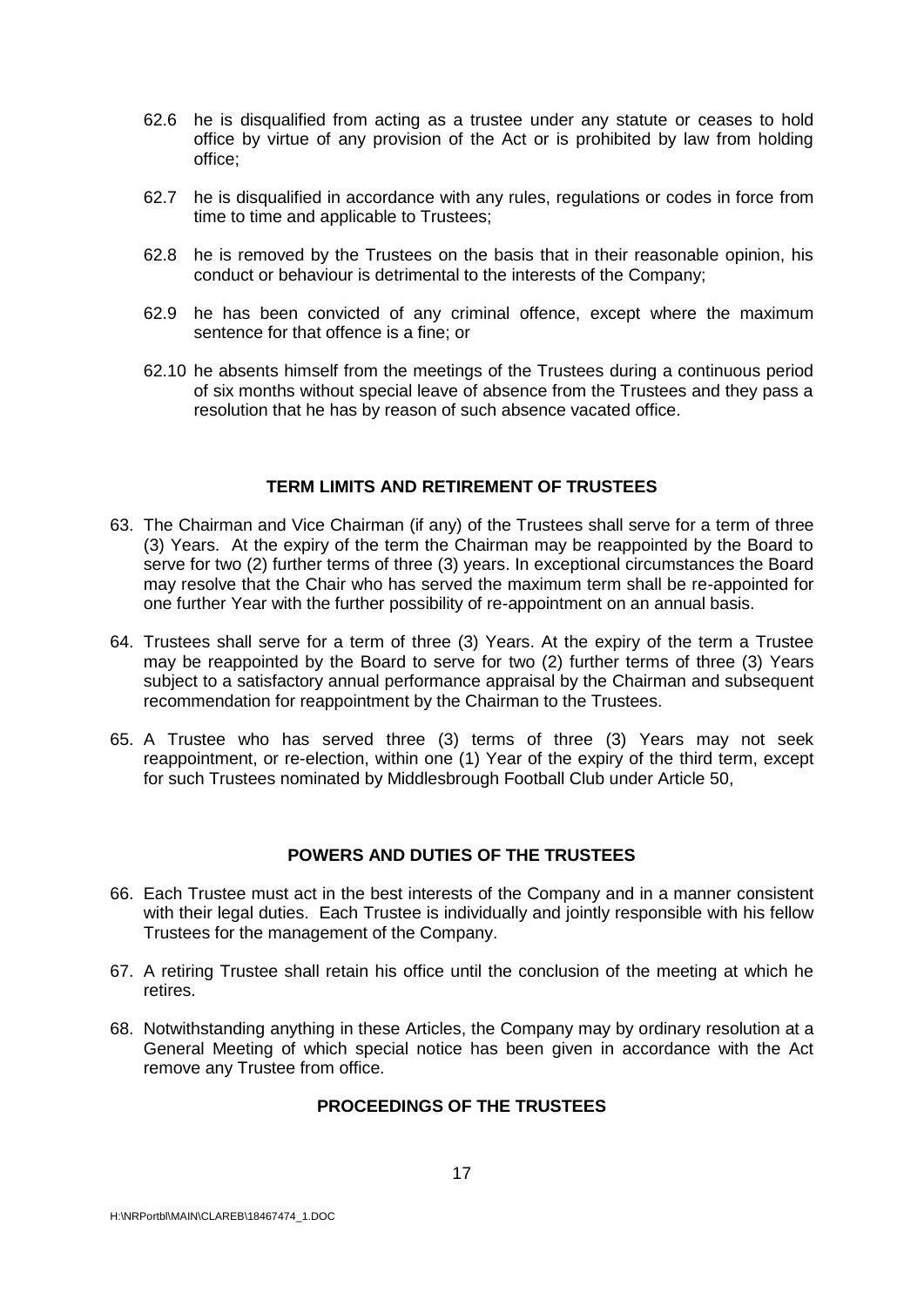- 69. The quorum necessary for the transaction of business of the Trustees shall be one third of the Trustees, subject to a minimum of two Trustees. Questions arising at any meeting shall be decided by a majority of votes. In the case of an equality of votes, the Chairman shall have a second or casting vote.
- 70. Unless otherwise resolved by the Trustees, the Trustees shall meet at least twice each year.
- 71. The Trustees may from time to time elect from amongst their number a Chairman and a Vice Chairman and may determine for what period they are to hold office. The Chairman shall be entitled to preside at all meetings of the Trustees and meetings of the Company at which he shall be present. If there shall be no Chairman or if at any meeting he is unwilling to do so or is not present within five minutes after the time appointed for holding the meeting, the Vice Chairman shall act as Chairman of the meeting and if no Vice Chairman is elected or if at any meeting he is unwilling to do so or is not present within five minutes after the time appointed for holding the meeting, the Trustees present shall choose one of their number to be Chairman of the meeting. A Chairman or a Vice Chairman elected without any determination of the period for which he is to hold office shall be deemed to have been elected for a term of three years if and for so long as he shall remain a Trustee. A retiring Chairman and Vice-Chairman may be re-elected.
- 72. The Trustees may appoint one or more committees consisting of two or more individuals appointed by them at least one of whom must be a Trustee for the purpose of making any inquiry or supervising or performing any function or duty which in the opinion of the Trustees would be more conveniently undertaken or carried out by a committee. Provided that all acts and proceedings of any such committees shall be fully and promptly reported to the Trustees.
- 73. Terms of delegation by the Board must be recorded in the minute book of the Board.
- 74. The Board may impose conditions when delegating, including conditions that:
	- 74.1 The relevant powers are to be exercised exclusively by the committee to whom the Board delegates;
	- 74.2 No expenditure may be incurred on behalf of the Company except in accordance with a budget previously agreed with the Trustees.
- 75. Any committee of the Trustees may meet together for the dispatch of business, adjourn and otherwise regulate their meetings as they think fit and determine the quorum necessary for the transaction of business provided always that the quorum shall never be less than two members of the body concerned.
- 76. Trustees may revoke or alter a delegation to a committee and all acts and proceedings of any such committees shall be fully and promptly reported to Trustees.
- 77. Any of the Trustees, or any committee of the Trustees, can take part in a Trustees meeting or committee meeting by way of a:
	- 77.1 video conference or conference telephone or similar equipment designed to allow everybody to take part in the meeting; or
	- 77.2 series of video conferences or telephone calls from the Chairman.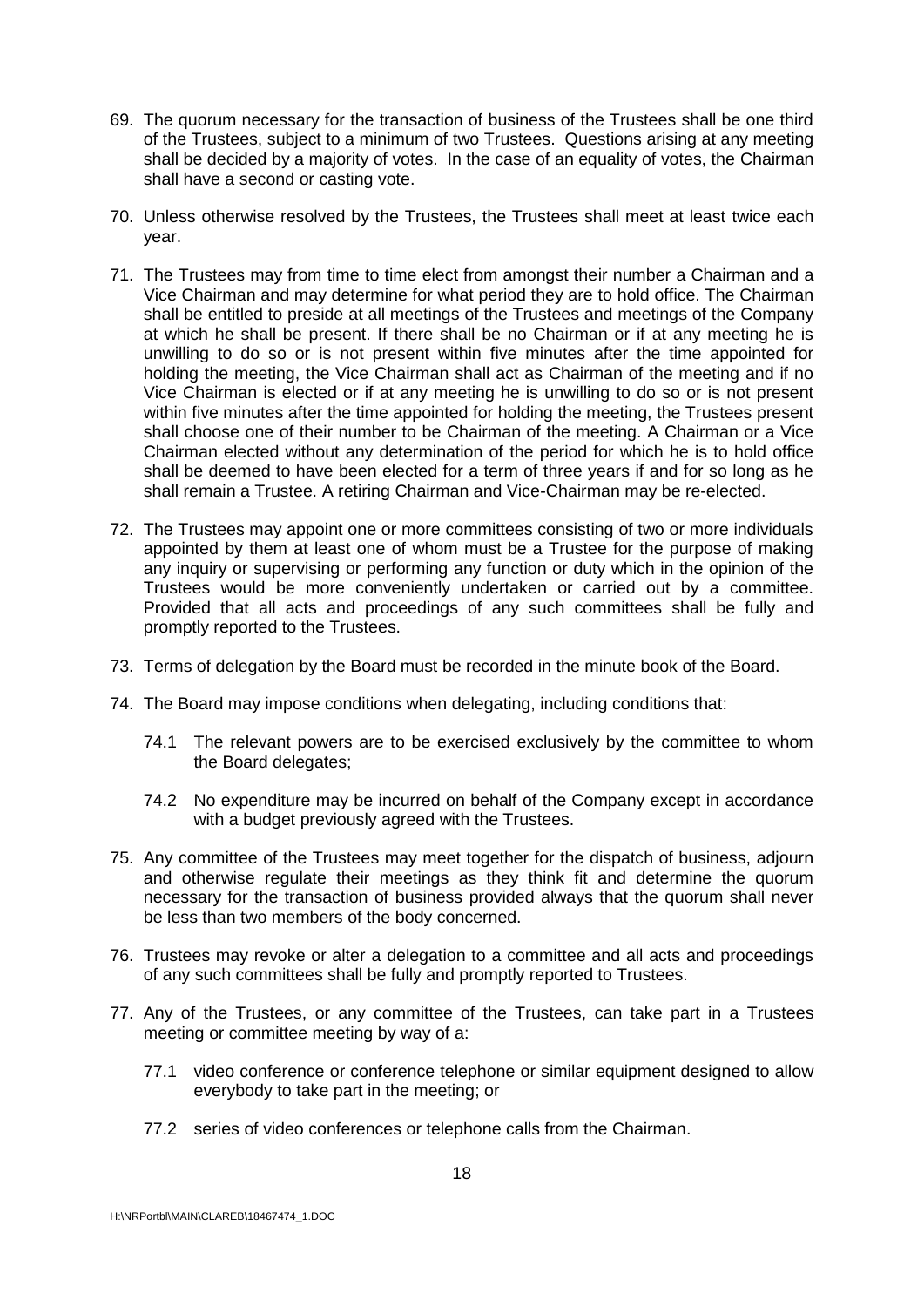Taking part in this way will be treated as being present at the meeting. A meeting which takes place by a series of video conferences or telephone calls from the Chairman will be treated as taking place where the Chairman is. Otherwise, meetings will be treated as taking place where the largest group of the participants are or, if there is no such group, where the Chairman is unless the Trustees decide otherwise.

- 78. The Chairman or Vice-Chairman of the Trustees may, and on the request of two Trustees shall, at any time call a meeting of the Trustees.
- 79. The Trustees for the time being may act notwithstanding any vacancy in their body but if and so long as their number is less than the number fixed as the quorum it shall be lawful for them to act for the purpose of filling up vacancies in their body or of calling a General Meeting but not for any other purpose.
- 80. All acts bona fide done by any meeting of the Trustees, or of any committee of the Trustees, or by any person acting as a Trustee, shall notwithstanding it be afterwards discovered that there was some defect in the appointment of any such Trustee, or person acting as aforesaid, or that they or any of them were disqualified from holding office, or had vacated office, or were not entitled to vote, be as valid as if every such person had been duly appointed and was qualified and had continued to be a Trustee and had been entitled to vote.
- 81. The Trustees shall cause proper minutes to be made in books provided for the purpose of:
	- 81.1 all appointments of officers made by the Trustees;
	- 81.2 the names of Trustees present at each meeting of the Trustees and of any committee of the Trustees; and
	- 81.3 all resolutions and proceedings at all meetings of the Company and of the Trustees and of committees of the Trustees.

Any minutes of any meeting, if purporting to be signed by the Chairman of that meeting, or by the Chairman of the next succeeding meeting, shall be sufficient evidence without further proof of the facts stated in such minutes.

82. A resolution of the Trustees may be taken by majority of the Trustees at a meeting or by a resolution in writing agreed to by a majority of the Eligible Trustees for the time being or of any committee of the Trustees entitled to receive notice of a meeting of the Trustees or of any such committee of the Trustees (as the case may be) (provided that a decision cannot be taken by written resolution if the Eligible Trustees would not have formed a quorum at a Trustees' meeting). The resolution may consist of more than one document in the like form each signed by or otherwise agreed to by one or more than one person. For the avoidance of doubt, a Trustee may indicate his agreement to a resolution in Electronic Form.

# **SECRETARY**

83. A Secretary may be appointed by the Trustees for such term at such remuneration (if not a Trustee) and upon such conditions as they may think fit and any Secretary so appointed may be removed by the Trustees.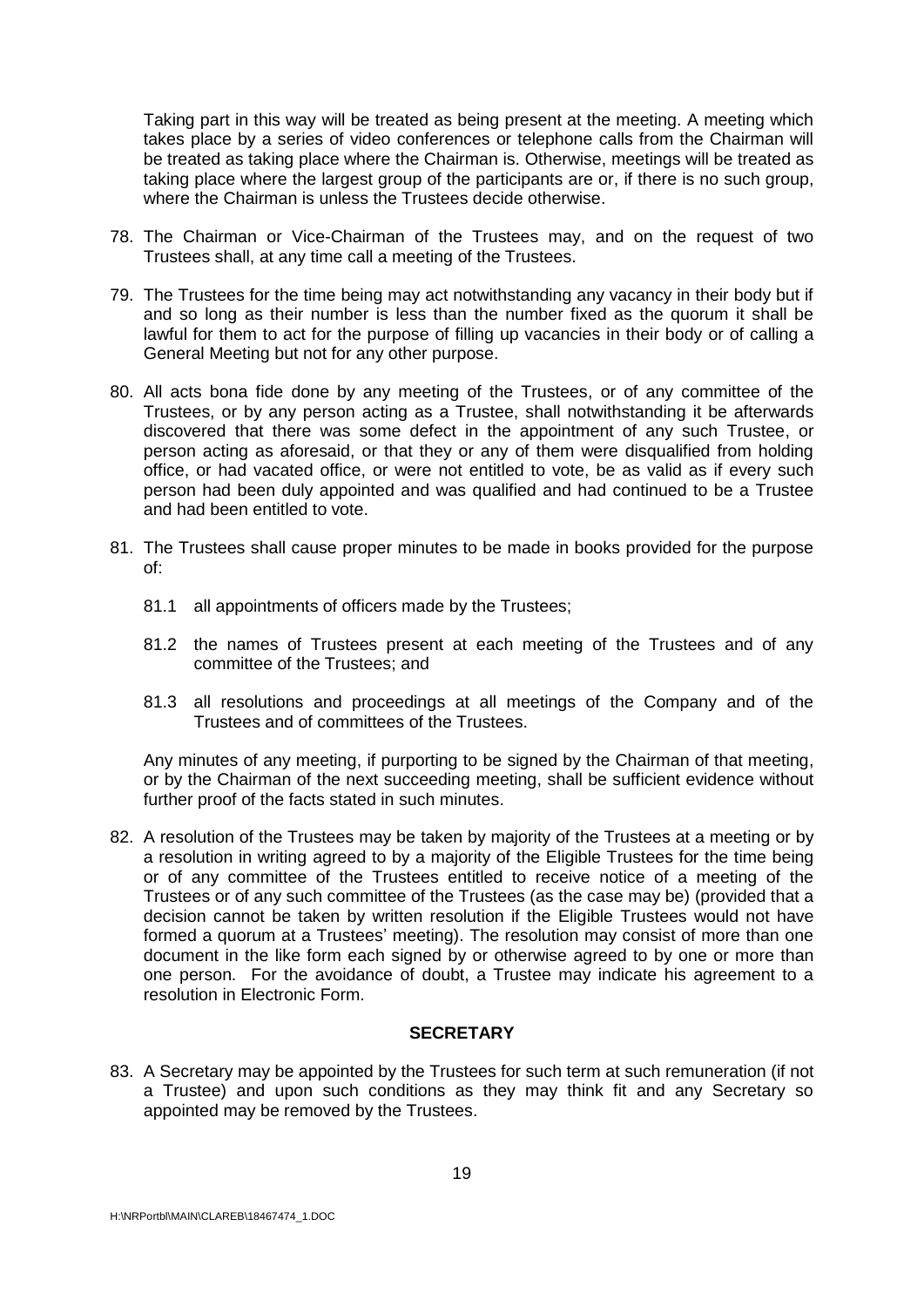# **EXECUTION OF DOCUMENTS**

84. Documents shall be executed for and on behalf of the Company in accordance with the Act.

# **HONORARY OFFICERS**

85. The Trustees may, at any time and from time to time, appoint any person, whether a member of the Company or not, to be president, a vice-president or a patron of the Company. Such offices shall be honorary offices, carrying no executive duties or responsibilities and no voting powers.

# **ACCOUNTS**

86. Accounts and records shall be prepared and maintained in accordance with the requirements of law and generally accepted accounting practice for companies of the nature of the Company, carrying on activities of the nature carried on by the Company.

# **ANNUAL REPORT**

87. The Trustees shall comply with their obligations under the Charities Act 2011 (or any statutory re-enactment or modification of that Act) with regard to the preparation of any annual report and its transmission to the Charity Commission.

# **ANNUAL RETURN**

88. The Trustees shall comply with their obligations under the Charities Act 2011 (or any statutory re-enactment or modification of the Act) with regard to the preparation of any annual return and its transmission to the Charity Commission.

# **NOTICES**

89.

- 89.1 Subject to these Articles, anything sent or supplied by or to the Company under these Articles may be sent or supplied in any way in which the Act provides for documents or information which are authorised or required by any provision of the Act to be sent or supplied by or to the Company.
- 89.2 The only address at which a Member is entitled to receive notices is the address shown in the Register or an electronic address provided for that purpose.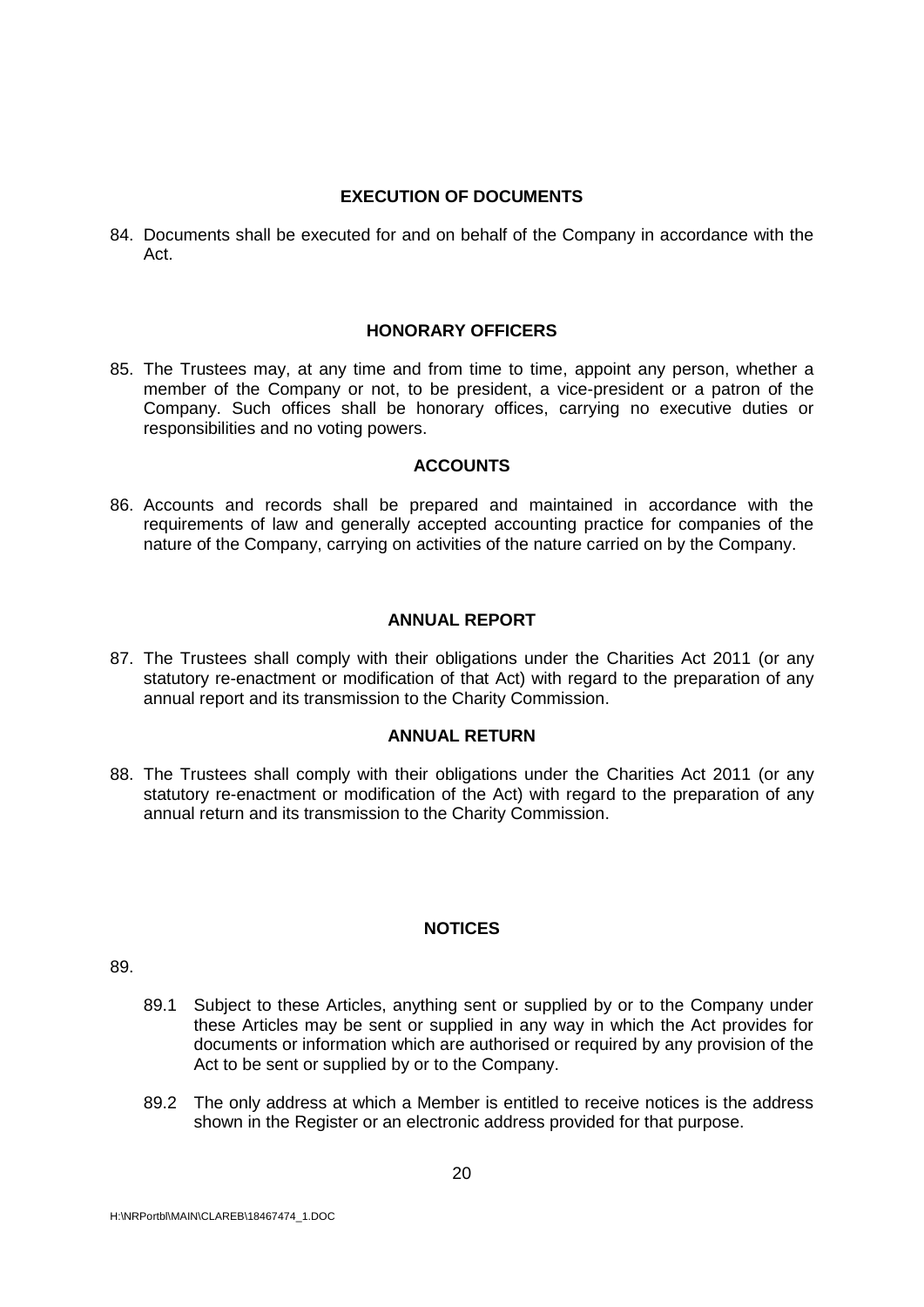- 89.3 Subject to the Articles, any notice or document to be sent or supplied to a Trustee in connection with the taking of decisions by Trustees may also be sent or supplied by the means by which that Trustee has asked to be sent or supplied with such notices or documents for the time being.
- 89.4 A Trustee may agree with the Company that notices or documents sent to that Trustee in a particular way are deemed to have been received within a specified time of their being sent and for the specified time to be less than 48 hours.
- 89.5 Where a document or information is sent or supplied by the Company by post, service or delivery shall be deemed to be effected at the expiration of 24 hours after the time when the cover containing the same is posted (irrespective of the class or type of post used) and in proving such service or delivery it shall be sufficient to prove that such cover was properly addressed and posted.
- 89.6 Where a document or information is sent or supplied by the Company in Electronic Form to an address specified for the purpose by the intended recipient, service or delivery shall be deemed to be effected on the same day on which it is sent or supplied and proving such service it will be sufficient to prove that it was properly addressed.
- 89.7 Where a document or information is sent or supplied by the Company by means of a website, service or delivery shall be deemed to be effected when:
	- 89.7.1 The material is first made available on the website; or
	- 89.7.2 If later, when the recipient received (or is deemed to have received) notification of the fact that the material was available on the website.
- 89.8 A Member, or Trustee, present at any meeting, shall be deemed to have received notice of the meeting, and where requisite, of the purpose for which it was called.
- 89.9 In proving that any notice, document or other information was properly addressed, it shall be sufficient to show that the notice, document or other information was delivered to an address permitted by the Act.

#### **DISSOLUTION**

- 90. The Trustees may at any time before, and in expectation of, its dissolution resolve that any net assets of the Company after all its debts and liabilities have been paid, or provision has been made for them, shall on or before the dissolution of the Company be applied or transferred in any of the following ways:
	- 90.1 directly for the Objects:
	- 90.2 to any charity or charities with purposes similar to the Objects; or
	- 90.3 to any charity or charities for use for particular purposes that fall within the Objects.
- 91. In no circumstances shall the net assets of the Company be paid to or distributed among the Members (except to a Member that is itself a charity) and if no resolution is passed